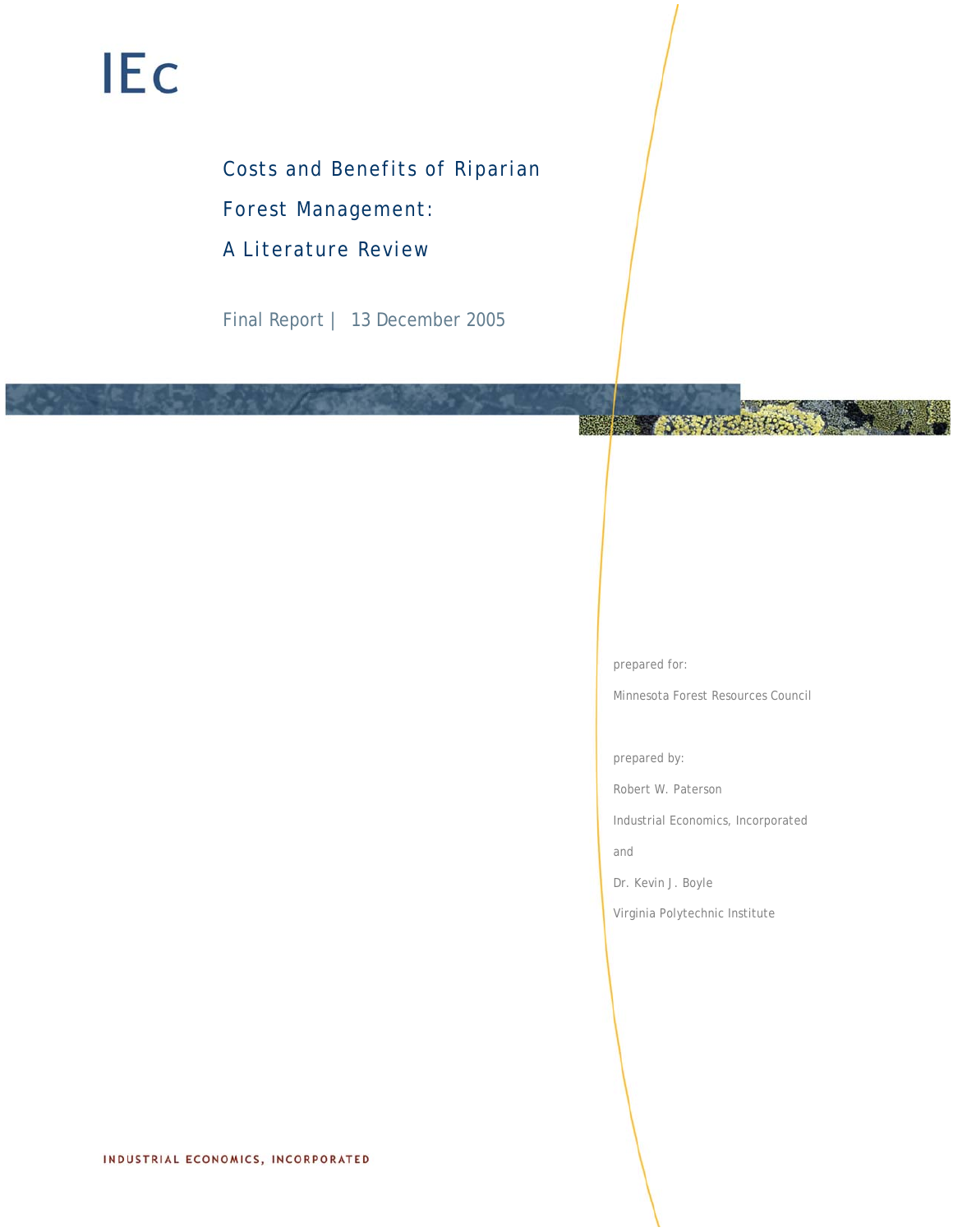#### **INTRODUCTION**

# **PURPOSE**

The Minnesota Forest Resources Council (MFRC) is interested in developing a better understanding of the economic costs and benefits of riparian forest management for purposes of evaluating its voluntary site-level guidelines. The first step in this process is a comprehensive literature search and review. The purpose of the review is to support development of a practical approach to estimating costs and benefits of alternative riparian management scenarios. Recommended approaches will be addressed in a subsequent report.

#### **ORGANIZATION OF REVIEW**

Following an overview of our findings, we describe the approach taken to study identification and selection. The first section of the review summarizes literature relevant to riparian management benefits. These studies generally provide values for relevant natural resource and ecological services derived from revealed-preference studies (i.e., where value is expressed through actions in an existing market). This section is further divided into categories on riparian, wetland and non-timber forest values, water quality (and to a lesser extent, quantity) and recreation. The second section describes approaches to estimating costs associated with riparian management, where costs are expressed as forgone timber revenues and/or increased harvesting costs. The third section summarizes literature addressing cost-effective riparian management strategies. While these studies do not provide valuation information, they describe approaches and models potentially relevant to cost-benefit analysis of riparian management alternatives. The fourth and final section provides a brief description of cases in which ecological benefits analysis has been applied in a relevant context.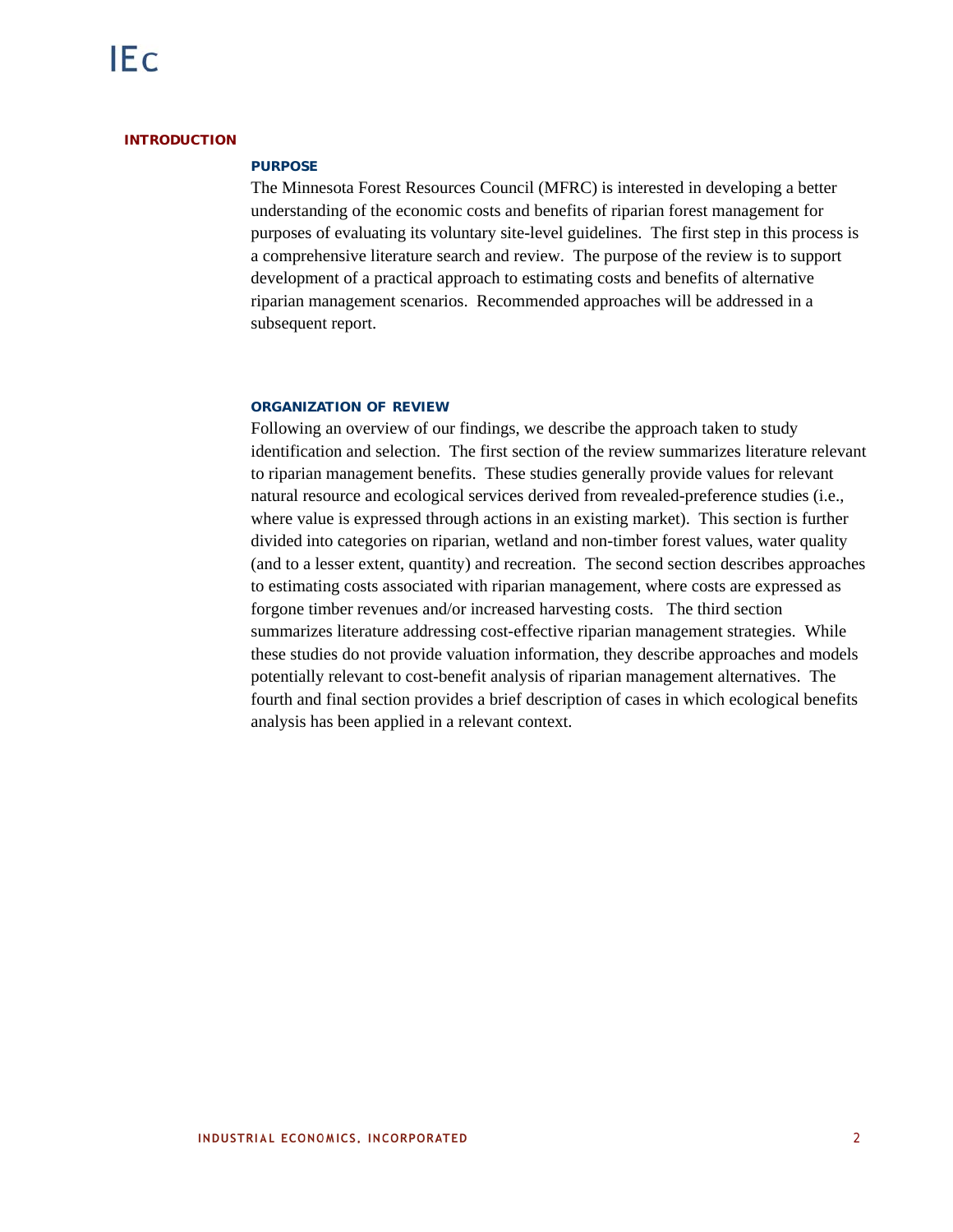# **SUMMARY OF FINDINGS**

Our searches and discussions with other practitioners yielded a substantial amount of published and gray literature. While the majority of these sources provide useful information, no one source or subset of sources addresses the specific policy question posed by the MFRC. That is, the marginal economic benefits associated with changes in riparian management zone (RMZ) width and management practices. The costs of such policies are more readily estimated, and several examples are included in this review. Below we summarize our three principal conclusions:

- **Existing bioeconomic models:** Several studies provide examples of integrated physical, biological and economic analysis of forest management and riparian restoration (e.g., Loomis, 1988 and 1989 and Watanabe, 2005). While these approaches are appealing in their sophistication, the specific examples are limited in scope in terms of biological and physical parameters. In addition, they generally consider significant changes in management (i.e., a scenario with or without buffers, or with or without logging); it is unclear whether such an approach would be sensitive enough to accommodate marginal changes in riparian management. Nonetheless, to the extent that similar integrated models exist, or could be developed and calibrated to the MFRC's objectives, these studies provide a useful framework in which to incorporate economic benefit measures.
- **Relevant benefit valuation literature:** The two areas of valuation literature most relevant to the MFRC's objectives are: 1) hedonic property value studies of water quality, and 2) aquatic-based recreational demand studies. Several hedonic studies have examined benefits associated with improving or preventing degradation of stream and lake water quality, which is likely to be directly affected by changes in riparian forest management (e.g., Epp and Al-Ani, 1979; Steinnes, 1992 and Michael et al., 1996). Because estimates from these studies implicitly incorporate the value of recreation and other activities/uses that good water quality supports, the need to link management practices to distinct biological changes may be obviated. Alternatively, in cases where biological relationships are more welldefined, or hedonic value estimates inadequate, a rich recreational fishing literature exists (Boyle et al. 1999a and 1999b provide summaries). Several studies have estimated values for changes in fishing quality relevant to riparian management practices (e.g., Feather, 1994 and Feather et al., 1995).
- **Spatial heterogeneity:** This review demonstrates that the benefits and costs of riparian management will vary depending on the location and attributes of the RMZ (e.g., species composition) and waterbody. For example, areas closer to population centers and accessible to the public will be more valuable, particularly with respect to recreational opportunities. These attributes are partially a function of ownership, and areas managed according to different objectives will generate different values. All of these findings speak to the spatially heterogeneous nature of efficient riparian management. Any approach to cost-benefit analysis of policy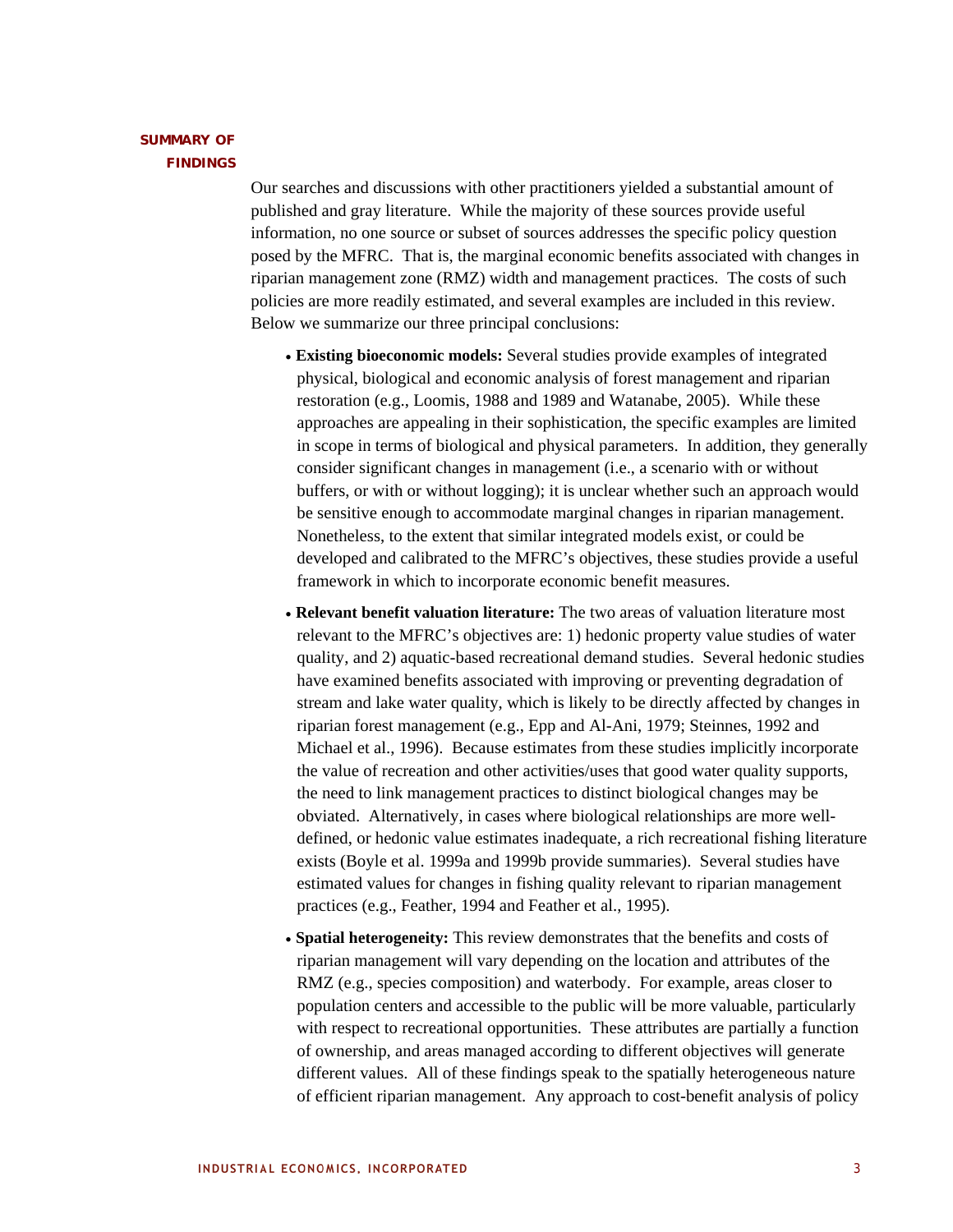alternatives will necessarily involve GIS analysis. The proliferation of available data and analysis procedures has made GIS an invaluable tool in applied economic analysis in recent years (Bateman et al., 2002 and Paterson and Boyle, 2002).

Considering the complexity of the task, it is not surprising that economic studies of a comparable policy question do not exist. Our discussions with natural resource managers in several states indicate that although various riparian protection incentive programs are in place, broader benefits and costs are generally weighed qualitatively, or examined on a case-by-base basis.<sup>1</sup> Nonetheless, approximate benefit measures based on simplified physical and biological relationships may yet provide valuable information (e.g., Unsworth et al., 1991). Given that cost estimates can likely be defined with some precision, policy-relevant analysis is possible taking into account a reasonable range of benefit uncertainty.

# **LITERATURE**

#### **REVIEW**

#### **APPROACH AND SCOPE**

Our search procedures consisted of three parts. First, we conducted searches of several on-line databases.<sup>2</sup> Second, a comprehensive review of literature in our library and relevant project files was undertaken. Third, several academic and professional economists who have published in related areas were contacted regarding additional sources/references.

These efforts yielded over 100 potentially relevant sources. The following selection criteria were applied to identify the subset of studies appropriate for inclusion in this review:

- **Methodology:** This review focuses on studies that employ revealed-preference approaches. For example, Haefele and Loomis (2001) and Holmes et al. (2004) both apply stated-preference techniques to value forest health and riparian restoration, respectively. These studies were not included in the literature review.
- **Location:** Studies conducted in Great Lakes states or areas with similar physical and institutional environments were assigned priority. Specifically, the order of geographic priority was: Great Lakes, states adjoining Minnesota, Pacific Northwest, Maine, remaining New England and New York, all remaining domestic, and international. The location criterion was applied in two principal ways. In some cases, studies were eliminated because of the dissimilarity of

 $1$  We spoke with representatives from Wisconsin, Michigan, Oregon, Washington and Maryland.

<sup>&</sup>lt;sup>2</sup> Databases included EconLit, Social SciSearch, SciSearch, AGRICOLA, CAB Abstracts, GEOBASE and CSA Environmental Pollution and Management Database. General Internet searches were also conducted.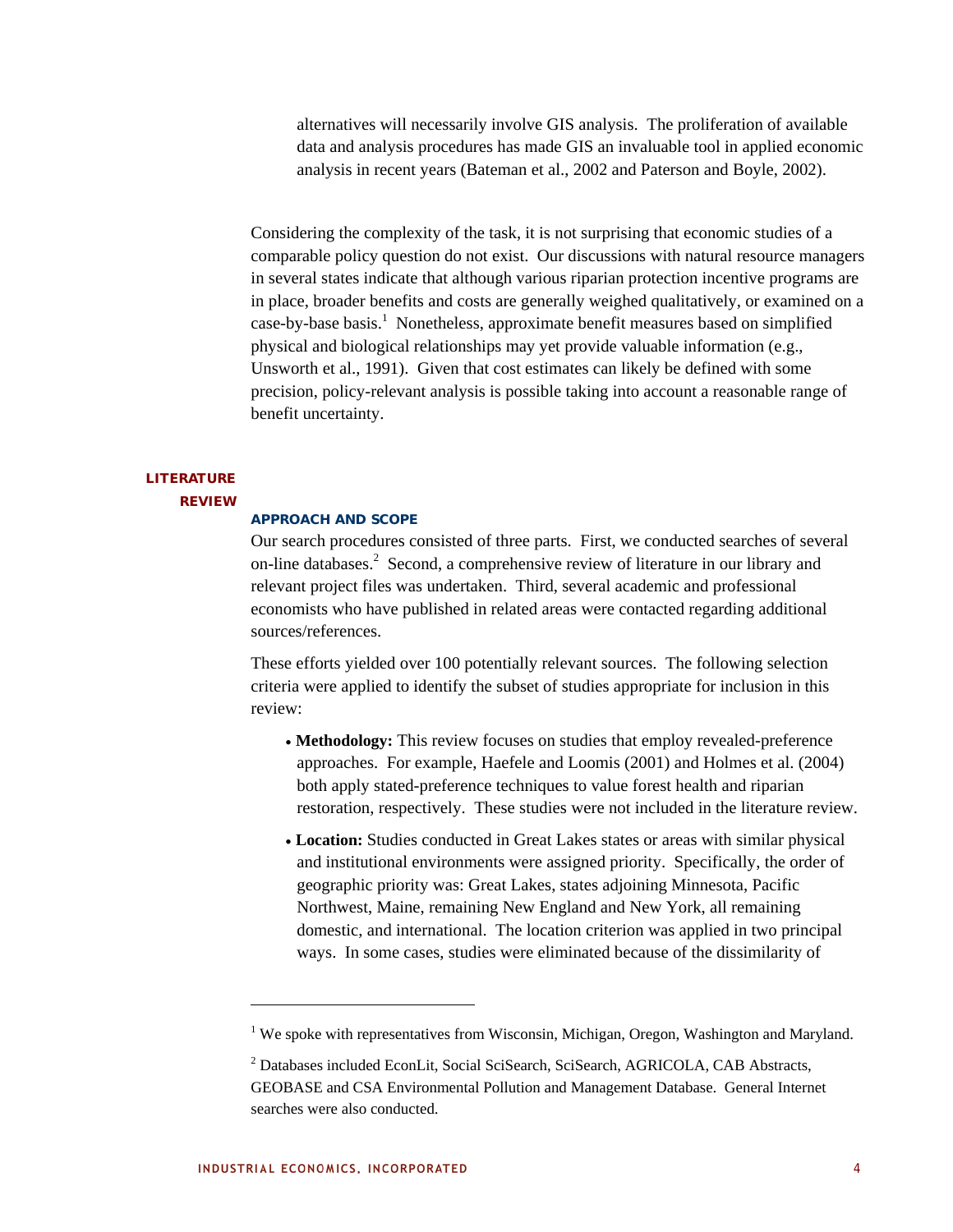environments considered.<sup>3</sup> For example, Colby and Wishart (2002) use the hedonic property value method to estimate the value of proximity to desert riparian corridors in the Tucson, Arizona metropolitan area. Alternatively, some studies provided relevant information that was also available in a study from a preferred location. For example, Dearmont et al. (1998) estimate sediment-related changes in water treatment costs in Texas. Included in the review are Holmes (1988) and Moore and McCarl (1987), which present similar information for the Great Lakes and Oregon, respectively.

- **Quality:** Studies that rely upon state-of-the-art methods and are of more recent vintage were assigned priority. Some studies provided insufficient detail to evaluate quality. For example, Lippke and Bare (1999) describe costs associated with riparian management alternatives in Western Washington. However, almost no detail on data sources or analytic methods is provided that would indicate the reliability of reported results.
- **Relevance:** Studies that did not contain pertinent economic information were not included.4 For example, Brown and Daniel (1991) use survey methods to elicit scenic quality ratings for landscape aesthetics of riparian environments. More generally, changes in riparian forest management practices have the potential to affect the quantity and quality of a wide variety of natural resource and ecological services. Many of these services have been valued in some fashion within the economics literature. For purposes of this review, we focus on values estimated specifically in the context of riparian management, or for services most likely to be directly affected by such management (e.g., water quality). Values associated with more peripheral linkages are not discussed in depth. For example, changes in RMZ widths could alter the mix of game species within those areas, leading to changes in hunting participation or quality. While we acknowledge general sources for related economic values, we do not provide a comprehensive review of hunting valuation studies.

 $3$  Similarity, quality and relevance are standard criteria applied in benefits transfer analyses (e.g., see EPA, 2000). Benefits transfer refers to the adaptation of existing valuation research to an alternative policy setting or question.

<sup>&</sup>lt;sup>4</sup> Our search identified a number of studies that address riparian management specifically with respect to agriculture or grazing. For example, Obermiller (1994) provides a basic overview of economic issues associated with riparian management on grazing lands, and Watson et al. (2000) provide a brief summary of this literature. Although many of the associated water quality issues are common to forest riparian management, we generally do not address such studies due to obvious differences in the management context. Some exceptions are studies where the economic implications are analogous to riparian forest management or that provide other relevant insights.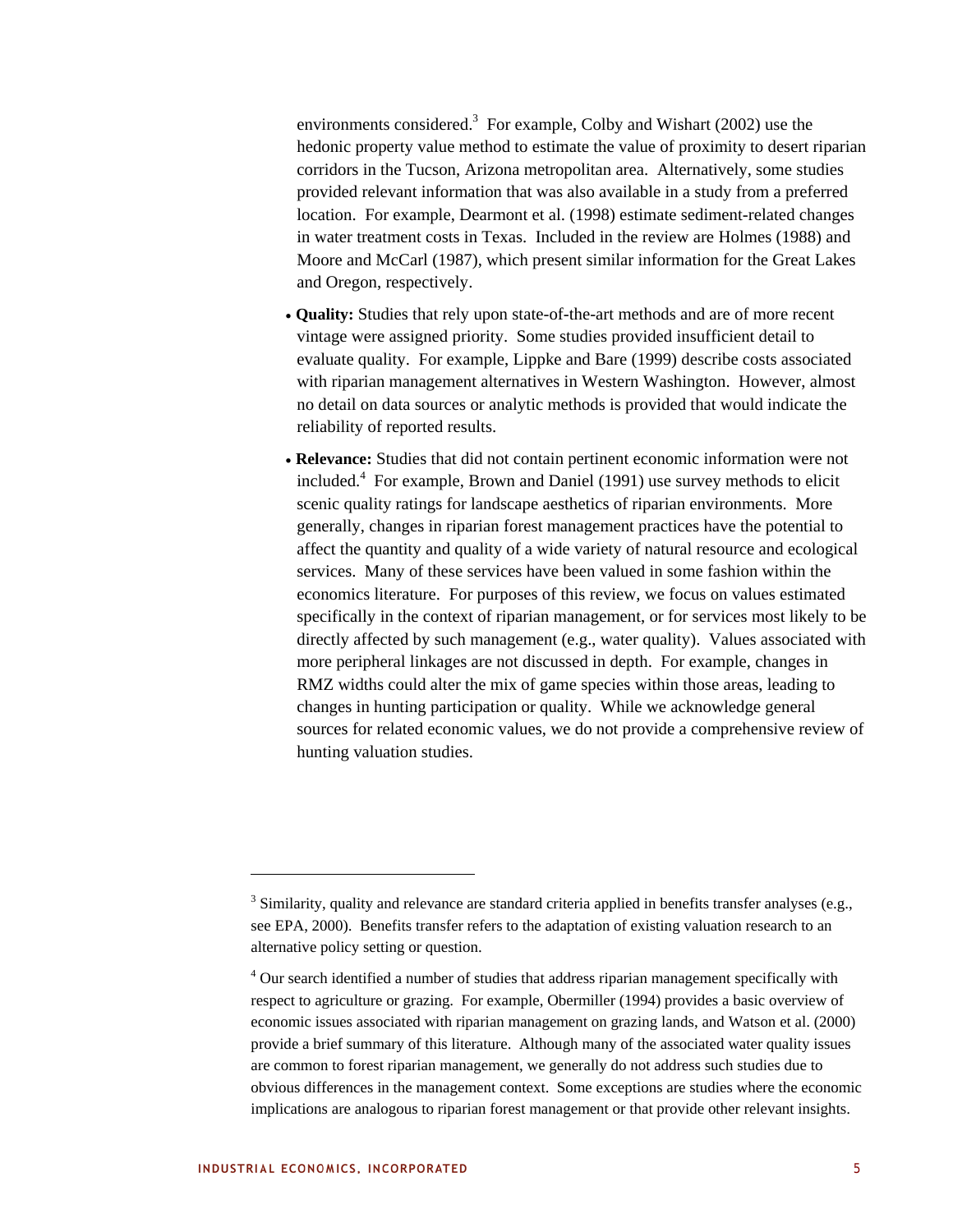Finally, our literature search revealed a number of studies that have examined costeffectiveness of riparian management schemes. That is, the maximization of ecological protection or improvement subject to some pre-defined budget constraint, or minimization of costs subject to some established protection standard. This literature does not speak directly to the MFRC's stated objectives in that it does not provide value measures. However, we feel that this literature highlights some of the physical, ecological, and socioeconomic attributes of management alternatives that would also be important in the context of cost-benefit analysis. Thus, several examples are summarized in the third section of the review.

# **RIPARIAN MANAGEMENT BENEFITS**

# Riparian, Wetland and Non-timber Forest Values

The studies summarized in this section largely rely upon the hedonic price method to estimate values for services relevant to riparian, wetland and forested areas. These values may apply to riparian management changes, should they alter the total amount and distribution of such areas.

Mooney and Eisgruber (2001) estimate changes in residential property values associated with forested riparian buffers in the Mohawk River watershed in western Oregon. Such buffers are encouraged through the Oregon Plan for Salmon and Watersheds.<sup>5</sup> Utilizing data on over 700 properties, the authors estimate that stream frontage increases property values by seven percent. However, they find that each additional foot of riparian buffer *decreases* property value, on average by .06 percent. Further, the authors find that this effect is greater for buffers less than 30 feet (the average buffer width). The authors speculate that wider riparian buffers may obscure residents' view of the stream, thus reducing property value. It should be noted that this study relies upon assessed property values versus actual market transactions. While this does not discredit the results of the study per se, it is not consistent with best practice.<sup>6</sup>

To the extent that changes in riparian management affect the quantity and quality of wetland areas, numerous relevant valuation studies exist. For example, Woodward and Wui (2001) conduct a meta-analysis of 39 wetland valuation studies that employ varying approaches, including replacement cost and hedonic methods. Their results highlight the broad range of estimated values that have appeared in the literature. Both Doss and Taff (1996) and Mahan et al. (2000) consider the influence of wetland proximity on property values. The former considers distance to four wetland types in Ramsey County, Minnesota. The authors find positive and significant premiums for proximity to scrub-

 $<sup>5</sup>$  This is also the focus of the Watanabe et al. (2005) case study discussed in the third section of</sup> the review.

<sup>&</sup>lt;sup>6</sup> Assessments, appraisals or self-reported values may not accurately reflect market value and could obscure relationships between environmental characteristics and property value (e.g., see Freeman, 2003).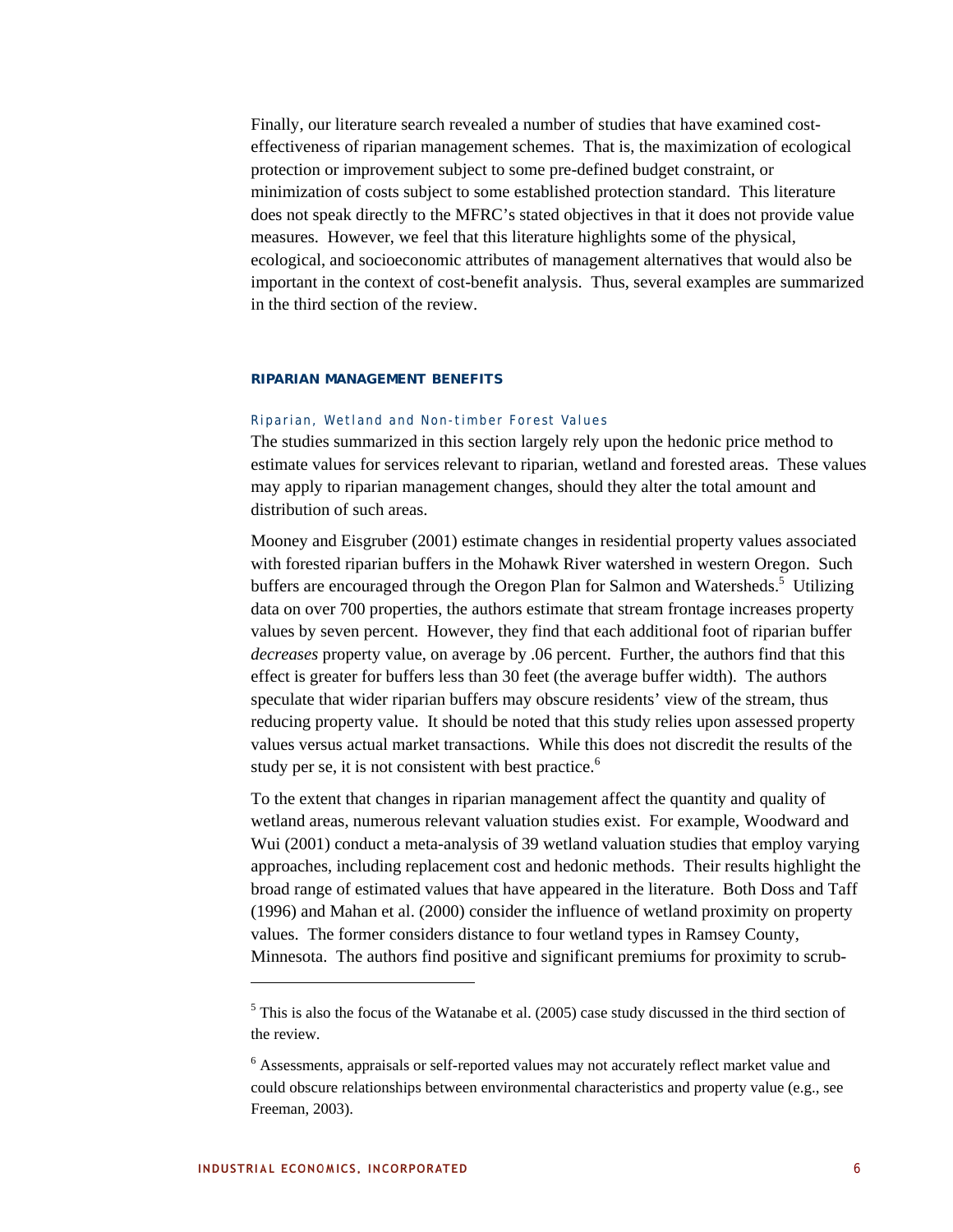shrub, open-water and emergent vegetation wetlands (ranging from \$99 to \$145 for a 10 meter decrease from the mean distance). A negative and significant implicit price is observed for forested wetlands. The authors do not provide any insight into this divergent result. As with Mooney and Eisgruber (2001), these results are based on assessed property values.

Mahan et al. (2000) conduct a more expansive and robust hedonic analysis of wetland proximity in the Portland, Oregon area. Their results suggest that proximity to, and size of wetlands positively influence property prices. Specifically, increasing the size of the nearest wetland by one acre results in a \$24 increase in home value, while reducing distance to the nearest wetland by 1,000 feet (from an initial distance of one mile) increases home value by \$436. These authors do not find any significant differences between the four wetland types described in Doss and Taff (1996). Finally, the authors note, based on other environmental attributes included in their model, that proximity to wetlands is not as desirable as proximity to lakes, but more desirable than streams.

Scarpa et al. (2000) employ an interesting revealed-preference approach to estimating non-timber forest values in Wisconsin. The authors rely upon data from roughly 600 U.S. Forest Service Forest Inventory and Analysis (FIA) plots to calculate actual harvest returns relative to an estimated profit-maximizing harvest. The difference between maximum timber revenues and actual revenues is interpreted to reflect the value of nontimber services to forest owners. This approach is also employed by Lee (1997) in a North Carolina case study. Scarpa et al. (2000) find that non-timber values were highest for national forests, roughly \$50 per hectare per year, or ten times actual timber revenues. For non-national public forests non-timber values were roughly four times timber revenues (\$20 to \$24 per hectare per year), and non-timber values were roughly twice revenues for private non-industrial forests. Interestingly, non-timber values were slightly higher than timber revenues for industrial forests. This variation naturally reflects different underlying management objectives, property rights and forest attributes. In addition, the authors acknowledge that due to differing objectives, risk preferences, and imperfect information, forest owners may not behave according to a strict profitmaximizing model. Nonetheless, as this study seems to suggest, even industrial forests may have some incentive to sustain non-timber values for purposes of public relations or other motivations.

Scarpa et al. (2000) also develop a hedonic model to attempt to explain variation in nontimber values as a function of forest characteristics. In general, these results suggest that non-timber values are most significant for national forests and that larger trees are associated with higher values. Other attributes such as forest diversity, distance to roads, and county income and population density are not significant predictors of non-timber value.

In a related example, Kline et al. (2000) examine non-industrial private forest owners' willingness to forego harvest in riparian areas in exchange for tax incentives. This application is in the context of fish habitat restoration (similar to Watanabe, 2005 and Mooney and Eisgruber, 2001) in the 19 counties of western Oregon and the 19 counties of western Washington. The authors note that non-industrial ownership accounts for 27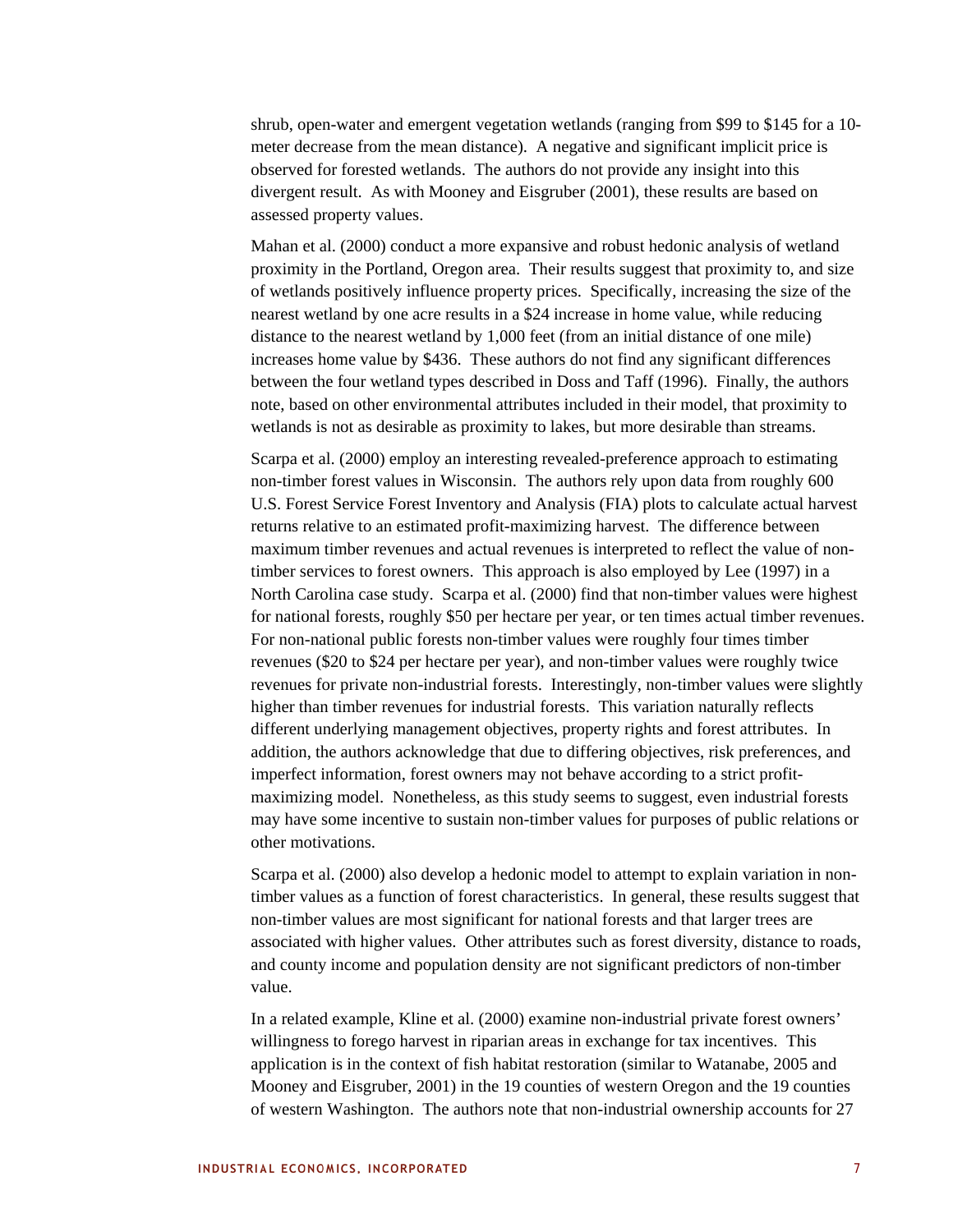percent of nonfederal timberland in the region and is more likely to be located in riparian areas. Based on survey responses, the authors categorize owners into four groups with differing management objectives (timber producers, multiobjective owners, recreationists and passive owners). Not surprisingly, required compensation to forego all harvest within 200 feet of riparian areas for 10 years differed widely across the groups, with timber producers requiring the highest payment.

Both of the above studies represent interesting applications of valuation techniques to forest-owner preferences and may reveal some information about non-timber values. Their direct applicability to analysis of riparian management alternatives is likely limited, however, to demonstrating that any changes in forest management will affect areas differently depending on ownership and management objectives.

# Water Quality

Changes in water quality are likely the principal physical outcome of changes in riparian management practices. The economic value of water has been estimated in a wide variety of contexts. For example, Sedell et al. (2000) provides provisional estimates for the value of water flowing from national forests based on information from an unpublished report by Brown (1999). This information was later incorporated in Brown (2004), where the author develops a general conceptual model for estimating the marginal value of additional streamflow from national forests. The model considers a variety of offstream uses, instream recreation, hydroelectric power production and support of ecosystem functions. Drawing upon a wide variety of data sources, illustrative values are provided for each of 18 water resource regions.

Sedell et al. (2000) notes that while the majority of runoff in the country derives from forested areas, water yield increases through forest management are unlikely to be significant. However, management practices can have profound impacts on water quality through mitigation of temperature, nutrient and sediment loading and toxic contaminants.<sup>7</sup> Because the most direct and quantifiable benefits of riparian management and RMZs are likely with respect to improvements in water quality, we focus on related economic values in the remainder of this section.

Several hedonic property value studies have demonstrated the value associated with lake frontage or proximity (e.g., Boyle et al., 2002 and Lansford and Jones, 1995). Of relevance to this review are studies that have estimated values associated with variation in nearby or adjacent water quality. In an early application, Epp and Al-Ani (1979) estimate the influence of stream water quality on nearby properties in rural Pennsylvania. The authors test several water quality measures in the model, including pH, dissolved oxygen, biochemical oxygen demand, and nitrate and phosphate concentrations. Only pH is shown to have a statistically significant effect on property prices, with a one-point increase in pH leading to a six percent increase in value, on average. The authors speculate that this may be related to improved recreational opportunities, such as trout

 $<sup>7</sup>$  Binkley and Brown (1993) provide a comprehensive summary of literature on the effects of</sup> forest practices on water quality.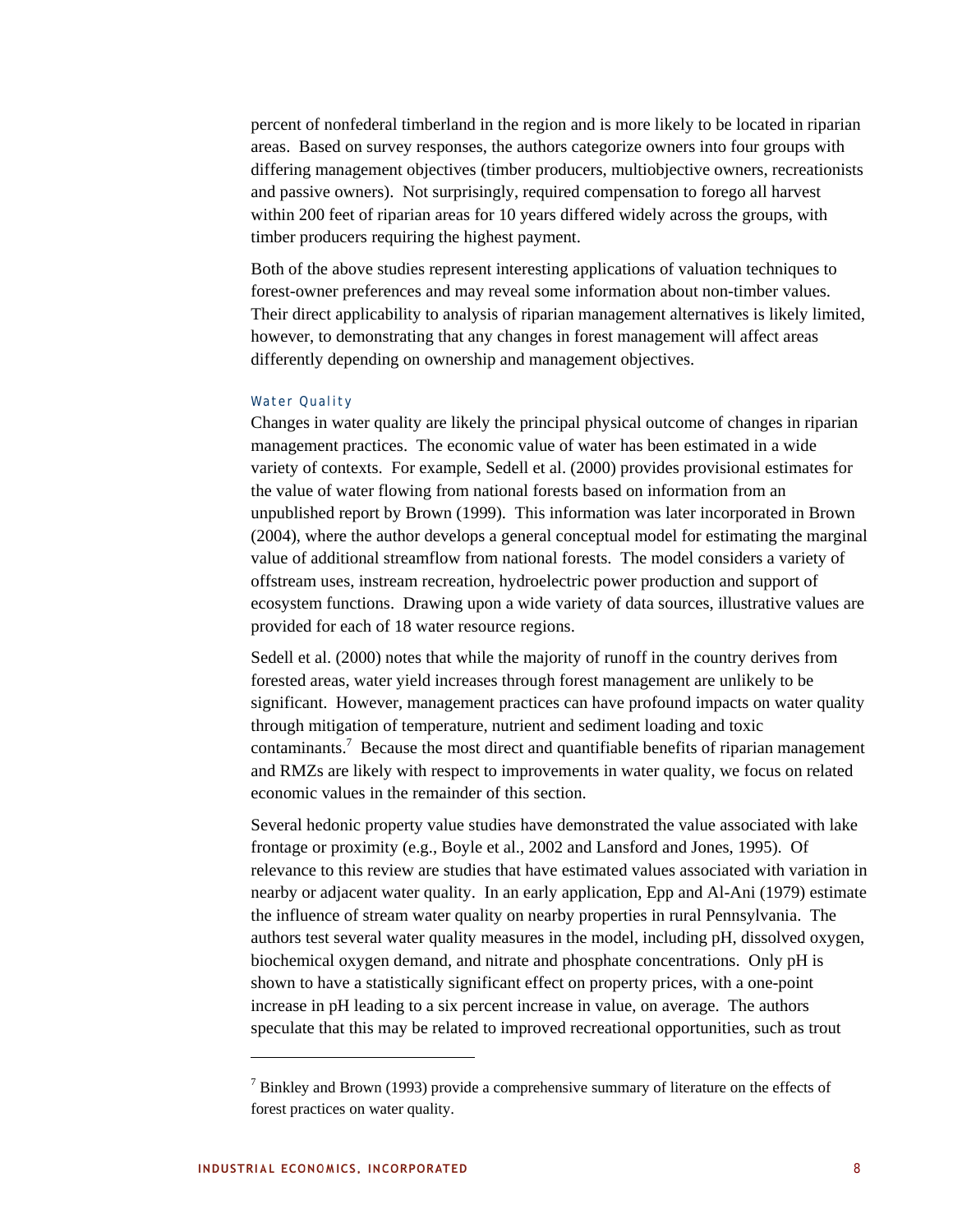fishing, that increased pH may afford. The authors also test a measure of subjective water quality, based on whether the property owner indicated that stream water quality precluded some beneficial use. In an alternative specification excluding the pH measure, this subjective measure is also shown to be a significant predictor of property prices.

In a hedonic analysis of properties on 50 small lakes outside of Detroit, Michigan, Brashares (1985) considers 20 different potential measures of water quality. Only two are shown to significantly affect property prices, turbidity and fecal coliform levels. This is not surprising, as many of the individual measures are likely to be correlated, or unobservable to property owners and buyers. The authors find that the mean level of turbidity depresses lakefront property values by over \$400.

Steinnes (1992) presents a hedonic analysis of water quality for lakefront lots based on market appraisals from 53 lakes in unincorporated areas of northern Minnesota. The author considers three objective measures of water quality for each lake: percentage shallow water, amount of suspended organic material, and the number of feet below water that a secchi disc reading could be observed. Despite relatively poor explanatory power, the hedonic specifications yield relatively consistent estimates of the value of improved water quality, approximately \$206 to \$240 per lot for each one-foot increase in secchi disc depth.

Recent property value studies on Maine (Michael et al., 1996 and 2000 and Poor et al., 2001) and New Hampshire (Gibbs et al., 2002) lakes similarly demonstrate sensitivity to water quality. Michael et al. (1996) utilize data on over 500 lake front property transactions from 26 lakes in four different "market" areas of the state. To select an appropriate water quality indicator, the authors conducted a random survey of property purchasers on the lakes and correlated water clarity perceptions with actual conditions. The results suggest significant agreement between secchi disk readings of minimum clarity and respondent perceptions. Water quality variables based on secchi disk readings are significant in all four hedonic models, and imply an increase of between \$11 and \$200 per foot frontage for a one-meter improvement in water clarity across the lakes in the sample. Importantly, the authors note that other important lake characteristics that are likely to be correlated with water clarity, such as fishing, swimming, and potability, are not included in the models. Thus, the price estimates also reflect the contribution of water quality to these activities/uses.

Water quality, particularly with respect to sediment, has also been valued in an avoidedcost context. For example, Holmes (1988) estimates increased water treatment costs associated with sediment loading. Drawing upon data collected by the American Water Works Association on over 400 large utilities, the author estimates cost functions that relate treatment costs to intake water turbidity levels. Empirical estimates suggest that the average cost of turbidity is between four and \$114 per million gallons. An alternative specification suggests that a one-percent increase in turbidity is associated with a .07 percent increase in operating and maintenance expenditures. For the Great Lakes ASA (the Water Resource Council's Aggregated Sub-Areas), estimated benefits associated with a 10-percent reduction in sediment loading are roughly \$240,000 per year.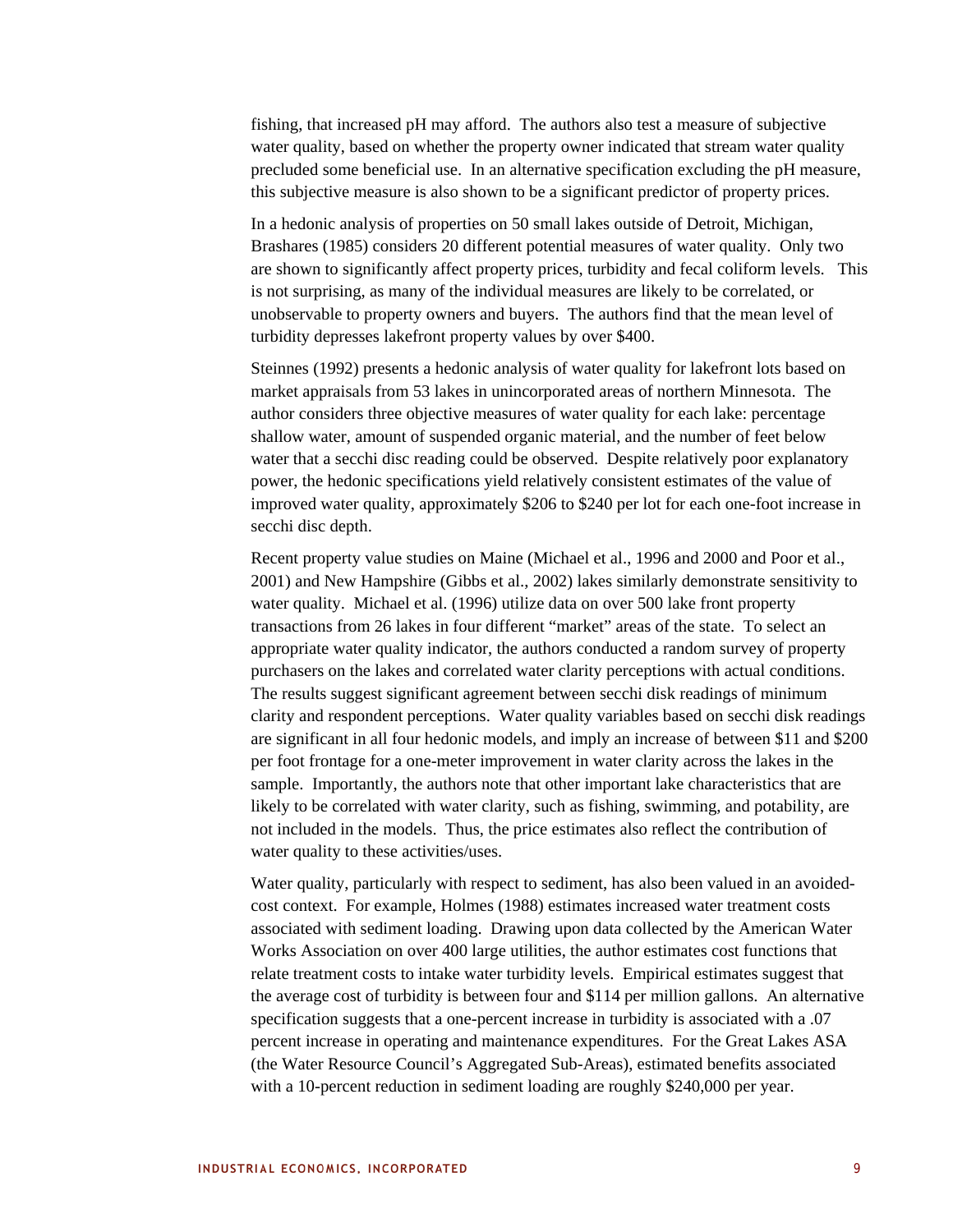In a more localized case study, Moore and McCarl (1987) collected information on sedimentation in the Willamette River Valley, Oregon. Like Holmes (1988), they find that turbidity increases water treatment costs on average, in this case by \$20 per million gallons. Similarly, the authors estimate that a one-percent increase in turbidity increases cost by 0.3 percent. Finally, the authors develop general estimates for costs associated with road maintenance (ditch and culvert cleaning) and river channel maintenance.

One of the most ambitious efforts to valuing benefits associated with erosion and sediment control is Ribaudo's (1989) national analysis of the Conservation Reserve Program (CRP). Because the CRP targets cropland and the economic analysis relies in large part on secondary sources, we do not describe the reported benefit estimates; however it is instructive to summarize the steps taken. First, the author estimates the reduction in erosion arising from conversion of cropland to grass or trees and compares this to baseline erosion levels from National Resources Inventory data. Second, existing estimates of waterway discharges from a national database are used to estimate CRPrelated reductions in total suspended sediment, nitrogen and phosphorus discharges in 99 major river basins. Third, to establish a link between discharges and ambient water quality, average concentrations from the U.S. Geological Survey's National Stream Quality Accounting Network are related to material discharge, stream flow and total volume in a simple regression model for each watershed. Finally, drawing upon a number of existing sources (including Holmes, 1988), the author develops aggregate estimates of avoided damages to water storage, navigation, flooding, road maintenance, irrigation, water treatment, and industrial water uses.

#### Recreation

Changes to RMZ width and/or management practices could affect both terrestrial and aquatic-based recreational opportunities. For example, width changes may alter the total area of forest supporting certain types of recreational activities. Recreation on forest lands has been well-studied and economic values exist for a variety of activities (e.g., see McCollum et al., 1990). Changes in riparian management will also alter attributes of RMZs (e.g., tree density and size). Several studies examine recreationists' preferences for different forest attributes (e.g., Shelby et al., 2005) and employ recreation demand models to relate economic values to those attributes (e.g., Englin et al., 2001 and Hesseln et al., 2004 examine this issue in the context of forest fires).

Walsh et al. (1989) utilize a travel cost model to estimate changes in recreational value due to reduced tree density from pest damage. The authors estimate demand for recreational trips to sites in four national forests along Colorado's front range. During on-site interviews, recreationists were asked to identify tree density, and this was included as a quality attribute in the demand model. The authors estimate a loss of recreation benefits (reduced trips and value per trip) of approximately 14 to 16 percent for a 20-percent reduction in tree density. Similarly, an alternative application of the travel cost method by Englin and Mendelsohn (1991) examines the value of forest site attributes in Washington. The authors utilize data on visits to Four Forest Service Wilderness areas along the Cascade Mountains (Pasayten, Glacier Peak, Goat Rocks and Mount Adams)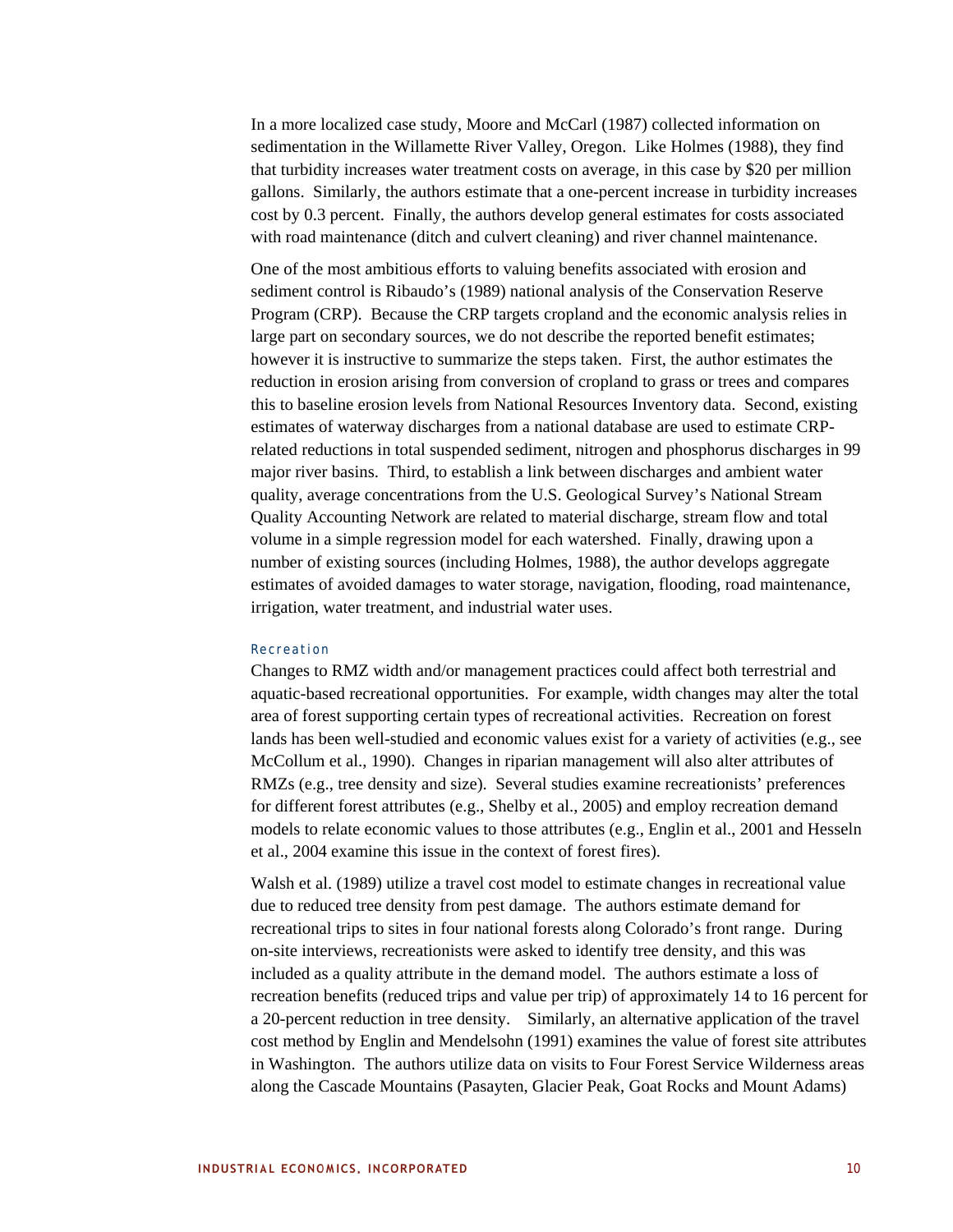and associated trail characteristics. Results suggest that species mix and age, as well as the absence of clear-cuts, are valuable site attributes.

Aquatic-based recreation, particularly angling quality, is likely to be directly affected by changes in riparian management. Some efforts have been made to explicitly link changes in forest management practices to changes in the economic value of fisheries. For example, Loomis (1988 and 1989) present case studies for the Siuslaw National Forest in Oregon's Coast Range and the Porcupine-Hyalite Wilderness in Montana. In the Siuslaw case study, the author utilizes an existing habitat model that predicts carrying capacity for undisturbed and logged watersheds. This habitat index is then related to abundance of chinook salmon, coho salmon and steelhead. Finally, travel cost models for different sites/species are used to measure the benefits of increased catch under different timber management alternatives. For freshwater sport salmon, the results suggest that total benefits would be 40 percent higher under a scenario where timber harvest level and locations maximize fish production relative to current practices. In this example, Loomis (1988) also presents information on potential benefits of increased commercial harvest.

While we are not aware of any recreational fishing studies that have estimated values for changes arising specifically from riparian management practices, many studies have estimated relevant values for marginal changes in fishing quality. For example, Boyle et al. (1999a and 1999b) describe a database and meta-analysis of over 100 recreational fishing studies, including two studies that value fishing opportunities on Minnesota lakes under different water clarity conditions (Feather, 1994 and Feather et al., 1995). Feather et al. (1995) estimate changes in seasonal fishing benefits of two to 12 percent for improvements to roughly half of the state's lakes. Similarly, in a model of recreational site choice for Alberta anglers, Peters et al. (1995) demonstrate that water quality is important to anglers independent of catch rate, stocking, lake area and other quality attributes. This study also shows that forested fishing sites are preferred to those that are not.

Several studies estimate benefits for marginal changes in fish abundance and catch rate. For example, Johnson (1989) utilizes the travel cost method to estimate demand for trout fishing on the Cache la Poudre River in Colorado. The author estimates a per-day value of roughly \$22 and that an increase in catch of one trout increases value by more than one dollar. The estimated demand function for fishing days also implies that each 10-percent increase in catch on the river would increase the number of fishing days for the average angler by two percent.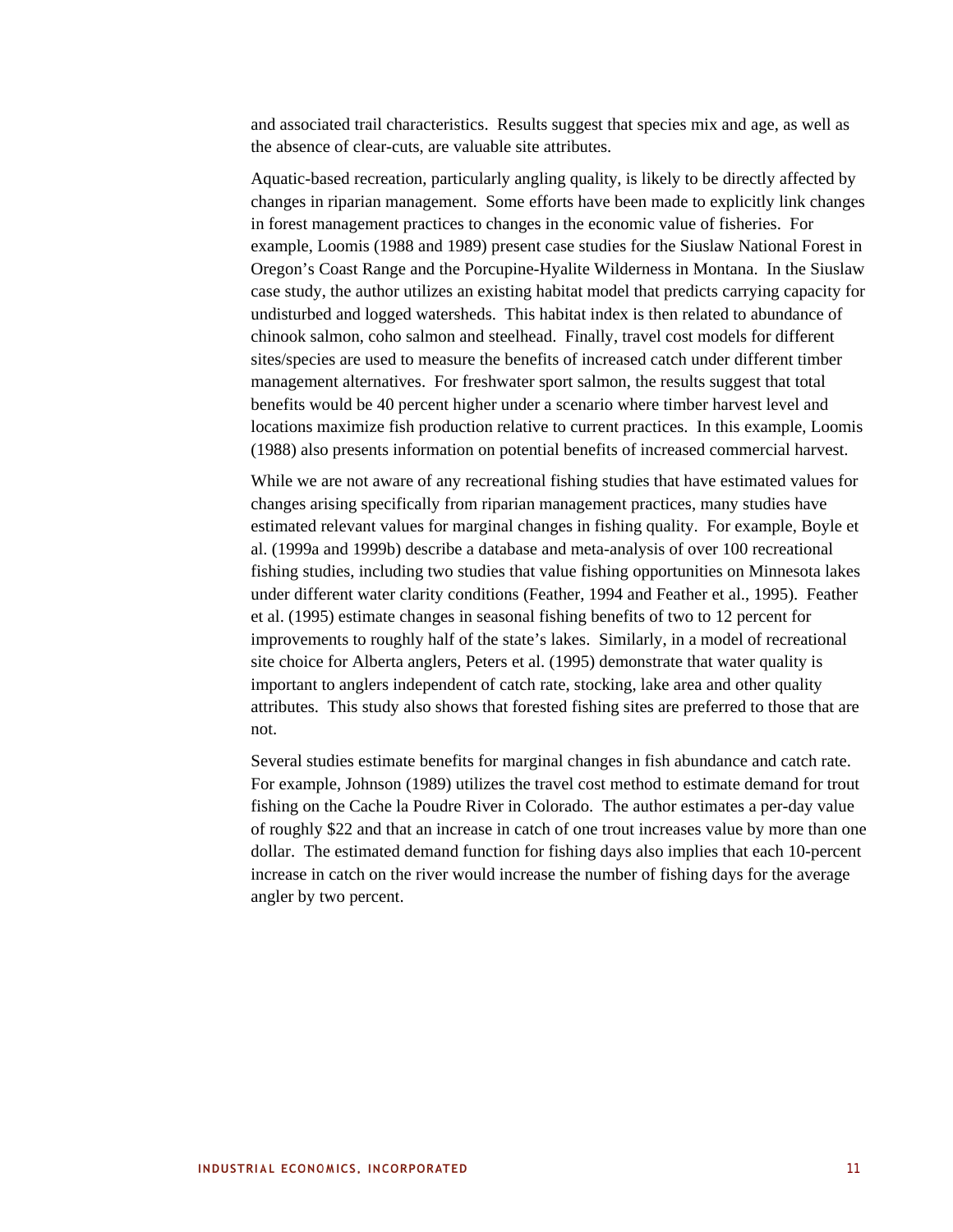#### **RIPARIAN MANAGEMENT COSTS**

Relative to benefits, estimating costs associated with changes in RMZ width or management practices is more straightforward. These costs include the value of merchantable timber precluded from harvest. For example, in a report prepared for the MFRC, Vasievich and Edgar (1998) estimate timber acreage and volume within Minnesota RMZs. Other costs include potential added costs of accessing and extracting timber from RMZs, and administrative costs of implementing riparian management guidelines. Several published case studies of such cost analyses exist. While they depend critically upon the topography, species mix and other site-specific attributes, they nonetheless provide insight into the nature of riparian management costs.

Olsen et al. (1987) present a detailed accounting of costs associated with riparian buffers in the Nettle Creek drainage on the Siuslaw National Forest, Oregon. The authors consider increased road costs, logging costs, and the value of timber stranded in buffers and inaccessible areas for three scenarios. The scenarios consist of current Oregon Forest Practice Rules, and two more restrictive scenarios where the average buffer width is increased, the percentage of Class II streams reclassified to Class I is increased, the percentage of conifer removal in buffers is reduced, and logging practices are constrained.<sup>8</sup> While harvesting costs do not increase substantially under the more restrictive scenarios (at most from \$137 per million board feet to \$140), road costs increase as much as 40 percent. In terms of value per acre, the second scenario is estimated to result in a present-value loss of \$75 to \$168 per acre, depending on timber size. These figures increase to \$269 to \$653 per acre for the most restrictive scenario. Again, it is important to note that these values are highly site-specific.

In an example from Victoria, Australia, Bren (1997) estimates costs associated with stream buffers (where harvest is not permitted) ranging from five to 300 meters in width in the West Tarago River basin. Using GIS, the author evaluates the reduction in volume per hectare and associated cost using prevailing stumpage prices. Results indicate that value per hectare decreases modestly with increasing buffer size, up to a width of 150 meters, after which value declines quickly. These results are largely a function of local stream density. This case study also highlights the possibility of creating uneconomic islands of trees as buffer widths are increased.

Recently, Ice et al. (2005) describe how stream density, stream classification and RMZ width and management restrictions determine the area and value of timber precluded from harvest. An example for a watershed in a research forest near Corvallis, Oregon is provided. The authors use GIS to compare percentages of watershed area under riparian management protection and associated costs for three different policy scenarios. This

<sup>&</sup>lt;sup>8</sup> The USFS defines Class I as perennial streams that provide a direct source of drinking water or provide habitat for large numbers of fish or are major contributors to a Class I stream. Class II streams are perennial streams that are used by moderate numbers of fish or are moderate contributors to a Class I stream or are major contributors to a Class II stream. Class III are all remaining perennial streams and Class IV are intermittent streams.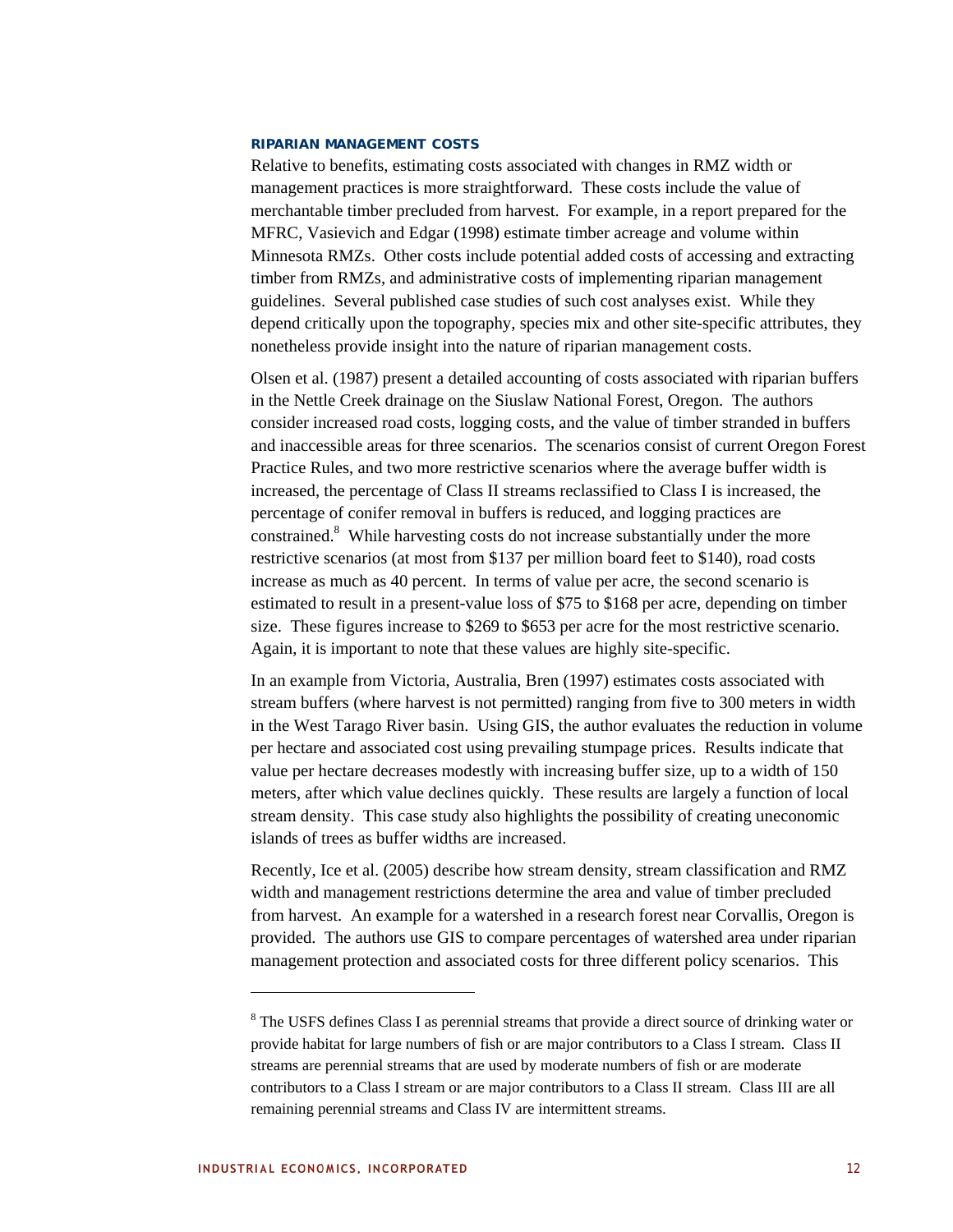case study further demonstrates that the drainage network, extent of protected waterbodies, RMZ width and species distribution are the driving factors in determining riparian management costs.

# **COST-EFFECTIVE RIPARIAN MANAGEMENT**

Recognizing the inherent difficulties associated with estimating benefits of riparian protection and enhancement, several studies have suggested strategies for cost-effective design and implementation. As noted, this does not conform strictly to the MFRC's goal of supporting cost-benefit analysis; however, this literature does provide certain insights. In particular, these studies demonstrate the benefit of flexible riparian management approaches, recognizing heterogeneity in physical, biological and socioeconomic conditions.

In two general examples, Azzaino et al. (2002) and Ferraro (2001) compare approaches to riparian land buffer acquisition subject to a fixed budget. The case study is the Skaneateles Lake watershed in upstate New York, a high-quality source of drinking water for the city of Syracuse. An agreement with the Department of Health required the city to institute a long-term watershed management program (including riparian buffer establishment) to reduce pathogen, chemical, nutrient and sediment loading into the lake in order to avoid construction of a \$70 million filtration plant. Azzaino et al. (2002) compare two approaches. The first involves a commonly applied parcel scoring system based on a weighted average of parcel attributes (e.g., parcel size, stream footage, and distance to the city water intake pipes). The second approach is referred to as a parcelpollutant-weighting model, which takes into account current land-use/cover and associated pollutant loading. This information is used to develop an index of parcel effectiveness in mitigating pollutants. The authors note that a preferred approach to constructing the pollutant-weighting index would incorporate a non-point source simulation model such as the Riparian Ecosystem Management Model (REMM) (Lowrance et al., 2000) calibrated to the watershed.

Ferraro (2001) advocates a "distance-function" approach to selection of riparian buffers. The author argues that there is often inadequate information to specify a function that converts multiple biological and physical attributes into an expected environmental benefit measure. The nonparametric, distance function-based approach combines relevant parcel attributes (including cost) to produce a production frontier. In the simple case of only two attributes (e.g., cost and size), the frontier is a line that traces out the most efficient parcels. Parcels are then ranked based on their distance to the frontier and assigned a measure between zero and one that indicates the percentage change in cost necessary for a parcel to reach the frontier. A principal benefit of the measure is its flexibility: parcel ranking can be re-calculated readily if costs change (as in the case of negotiations) without re-solving an optimization model.

Watanabe et al. (2005) present a sophisticated approach to establishing efficient riparian restoration and zone width. The example is a program designed to target stream temperature and improvements in juvenile salmonid abundance through increased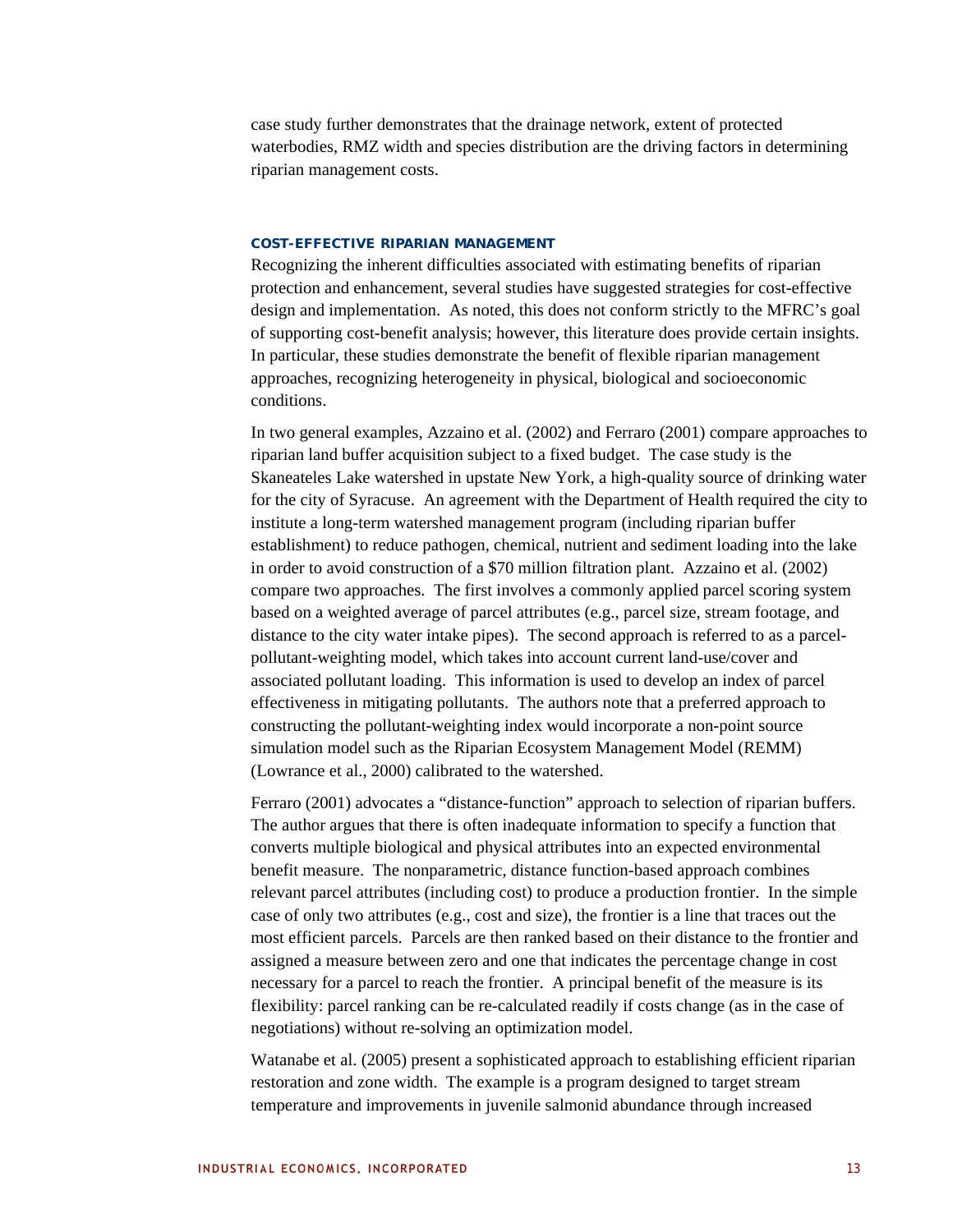shading in the Grande Ronde basin in northeastern Oregon. The authors note that conservation efforts should account for heterogeneity in stream and riparian conditions, cumulative and threshold effects of restoration activities, and public preferences and land ownership patterns. As such, they develop a system containing a physical model that links riparian structure to water temperature, a biological model that links water temperature to salmonid abundance, and an economic model that describes minimumcost conservation scenarios subject to water temperature or fish abundance objectives. The authors demonstrate alternative allocations of restoration efforts depending on whether stream temperature or fish populations are targeted, owing to the heterogeneity of fish distribution, riparian conditions and temperature levels. While this example considers only one water quality measure and biological outcome, it demonstrates an integrated modeling approach, and highlights spatial heterogeneity inherent in riparian management.

Yang and Weersink (2004) also combine hydrologic and economic models in a GIS framework to determine a cost-effective distribution of stream buffers in the Canagagigue Creek watershed in Ontario. This example is agricultural in nature, where costs are measured in terms of forgone crop yields, but the conclusions are relevant to forest riparian management. The model is run for multiple sediment abatement goals where riparian buffer strips are allowed to vary in increments of five meters throughout the 250 sub-catchments in the watershed. The authors find that for a given sediment abatement objective, total costs are 14 percent higher when uniform buffers are implemented versus allowing them to vary. In describing extensions to this work, the authors note that buffers also provide wildlife habitat. However, these benefits are likely to be limited if buffer design is highly fragmented. In this manner, the scale and distribution of buffers as it relates to habitat benefits could be incorporated in the model.

#### **APPLICATIONS**

Non-market benefits have been implicitly or explicitly incorporated in forest management for some time. For example, promoting ecosystem health and recreational opportunities are primary goals articulated in the U.S. Forest Service's Strategic Plan (USFS, 2000). Surprisingly, our search did not uncover any practical economic analyses of riparian management practices. In this section, we briefly summarize two examples that draw upon information and themes highlighted in this review.

In an analysis prepared for the U.S. Environmental Protection Agency, Unsworth et al. (1991) utilize existing information (including several sources cited above) to value timber and non-timber losses associated with reduced forest area in South Carolina due to climate change. The intention of this analysis was to provide a rough approximation, and considered a basic, with and without forest scenario. Estimated non-timber values include recreation, erosion control and flood control. The authors find that non-timber values account for 25 percent of total annual benefits.

An interesting international example was recently mentioned in an article in *The Economist* (April 23, 2005) and is described by Chomitz et al. (1998) and Malavasi and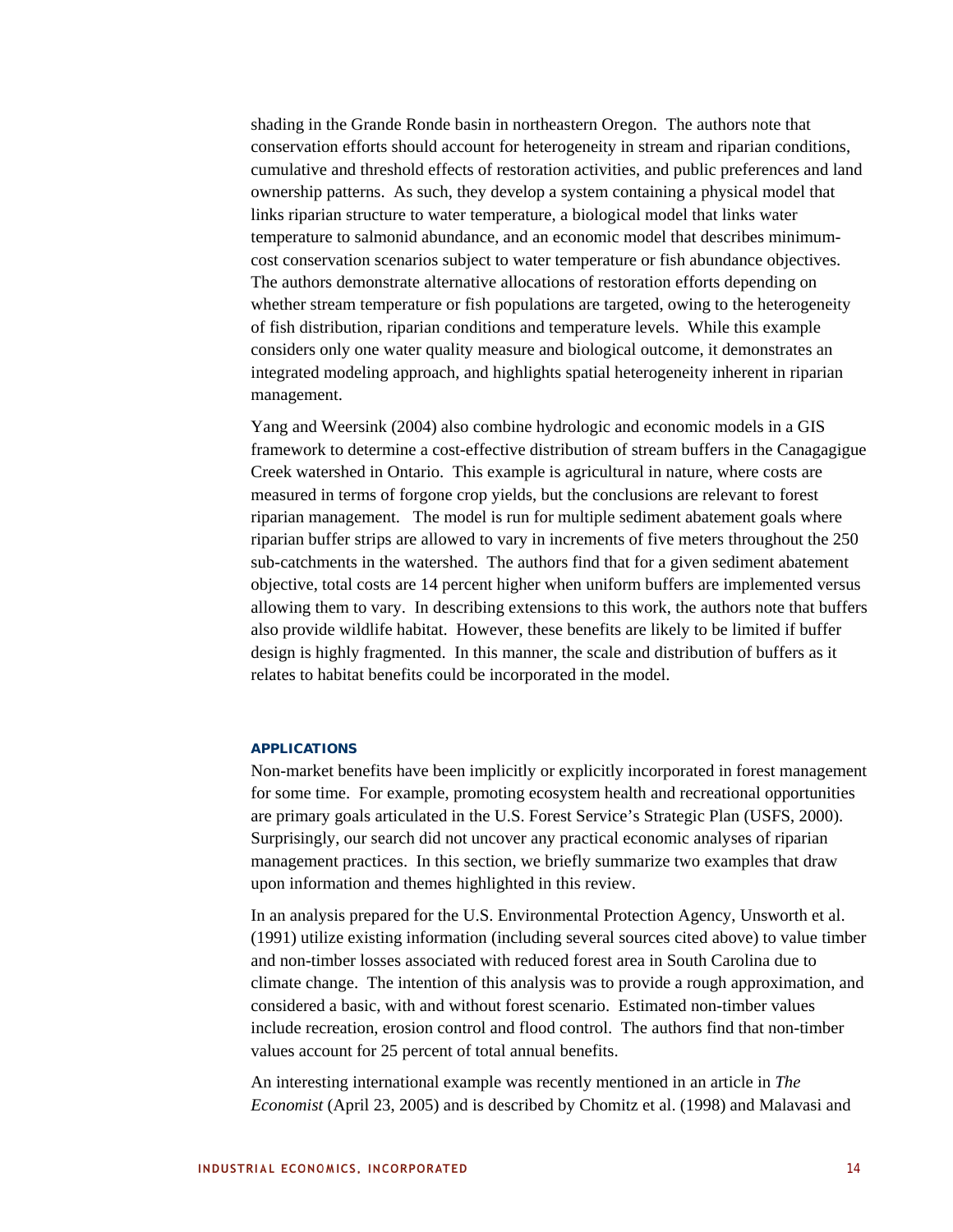Kellenberg (2002). After decades of deforestation, Costa Rica adopted a law in 1996 that explicitly recognizes four environmental services of forests: carbon fixation, hydrological services, biodiversity protection and provision of scenic beauty. Subsequently, the Payments for Environmental Services Program was instituted, which negotiates sitespecific contracts with landowners for forest conservation, sustainable management, or reforestation. Payments for the three contract types range from \$210 per hectare (distributed evenly over five years) to \$537 per hectare. These payments are generally designed to equate to returns to unsustainable logging and conversion to agriculture. For example, the incentive for reforestation is roughly comparable to the rental price for pasture. The program is funded by a fuel tax and in part by private sector beneficiaries, such as hydroelectric-power producers.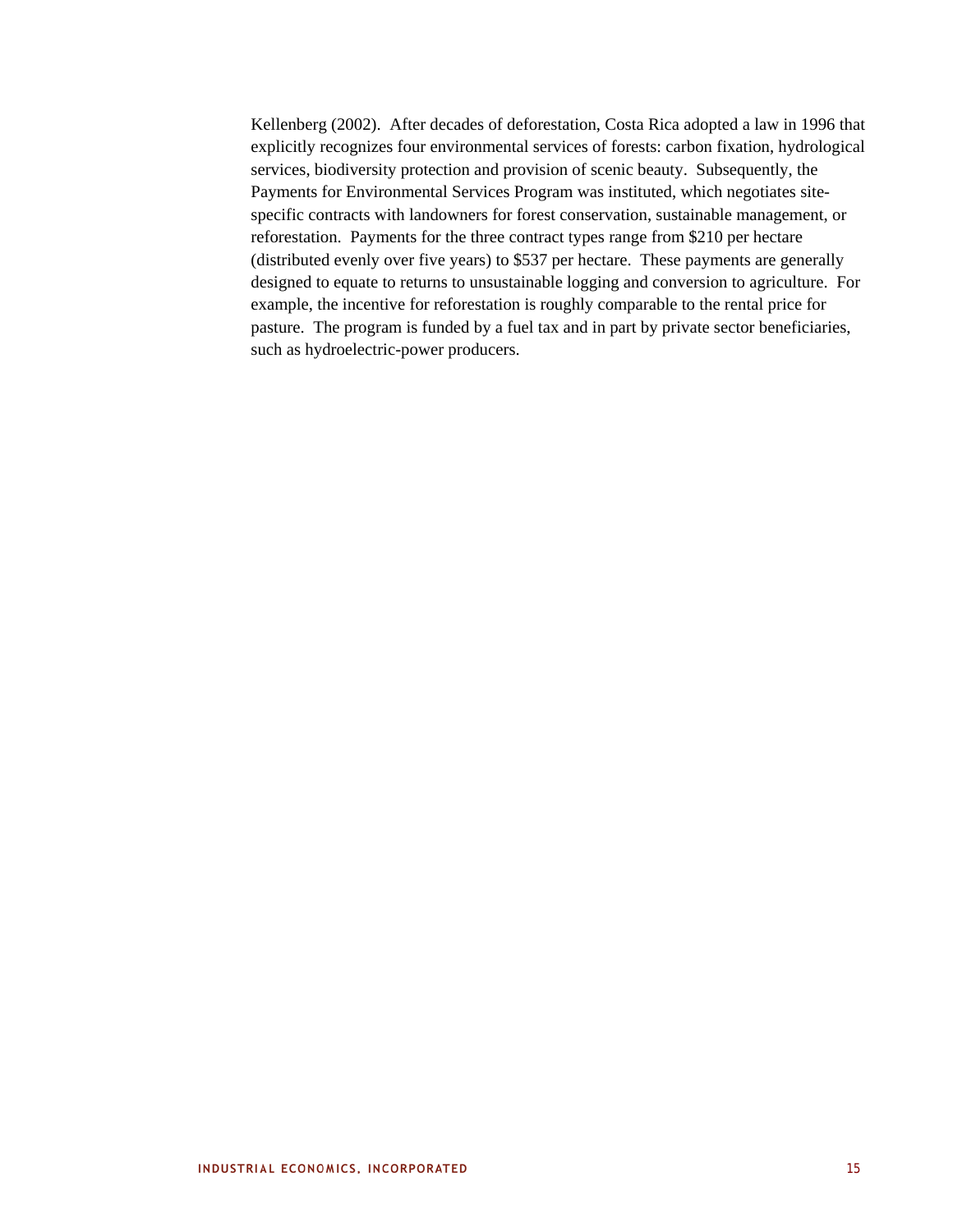# **REFERENCES**

- Azzaino, Zevi, J.M. Conrad and P.J. Ferraro, "Optimizing the Riparian Buffer: Harold Brook in the Skaneateles Lake Watershed, New York," *Land Economics,* 78(4), 501- 514, 2002.
- Bateman, Ian J., A.P. Jones, A.A. Lovett, I. Lake and B.H. Day, "Applying Geographical Information Systems (GIS) to Environmental and Resource Economics," *Environmental and Resource Economics,* 22(1-2), 219-269, 2002.
- Binkley, Dan and T.C. Brown, "Forest Practices as Nonpoint Sources of Pollution in North America," *Water Resources Bulletin,* 29(5), 729-740, 1993.
- Boyle, Kevin, R. Bishop, J. Caudill, J. Charbonneau, D. Larson, M. Markowski, R. Unsworth and R. Paterson, A Database of Sportfishing Values, Prepared for the U.S. Fish and Wildlife Service, Division of Economics, October, 1999[a].
- Boyle, Kevin, R. Bishop, J. Caudill, J. Charbonneau, D. Larson, M. Markowski, R. Unsworth and R. Paterson, A Meta Analysis of Sportfishing Values, Prepared for the U.S. Fish and Wildlife Service, Division of Economics, April, 1999[b].
- Boyle, Kevin, R. Paterson and J. Poor, The Effect of National Wildlife Refuge Proximity on Selling Prices of Nearby Residential Properties, Prepared for the U.S. Fish and Wildlife Service, Division of Economics, March, 2002.
- Brashares, Edith N., Estimating the Instream Value of Lake Water Quality in Southeast Michigan, Dissertation, Natural Resource Economics, University of Michigan, 1985.
- Brown, Thomas C., The Marginal Economic Value of Streamflow from National Forests, USDA Forest Service Discussion Paper DP-04-1, Rocky Mountain Research Station, December, 2004.
- Brown, Thomas C. and T.C. Daniel, "Landscape Aesthetics of Riparian Environments: Relationship of Flow Quantity to Scenic Quality Along a Wild and Scenic River," *Water Resources Research,* 27(8), 1787-1795, 1991.
- Bren, L.J., "Effects of Increasing Riparian Buffer Widths on Timber Resource Availability: A Case Study," *Australian Forestry,* 60(4), 260-269, 1997.
- Chomitz, Kenneth M., E. Brenes and L. Constantino, "Financing Environmental Services: The Costa Rican Experience and its Implications," World Bank working paper, September, 1998.
- Colby, Bonnie G. and S. Wishart, "Quantifying the Influence of Desert Riparian Areas on Residential Property Values," *The Appraisal Journal,* 304-308, July, 2002.
- Dearmont, David, B. McCarl and D. Tolman, "Costs of Water Treatment due to Diminished Water Quality: A Case Study in Texas," *Water Resources Research,*  34(4), 849-853, 1998.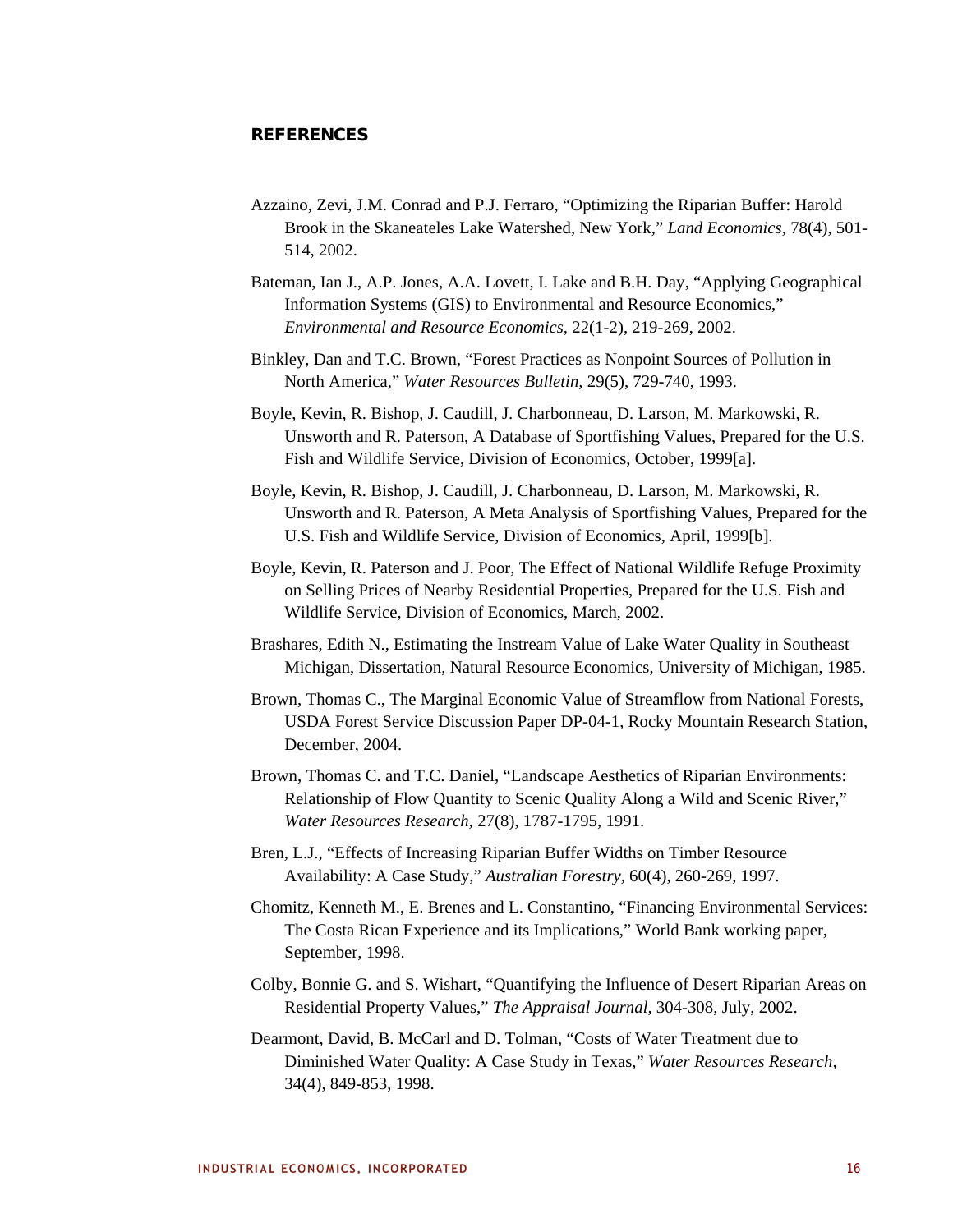- Doss, Cheryl R. and S.J. Taff, "The Influence of Wetland Type and Wetland Proximity on Residential Property Values," *Journal of Agricultural and Resource Economics,*  21(1), 120-129, 1996.
- Englin, Jeffrey and R. Mendelsohn, "A Hedonic Travel Cost Analysis for Valuation of Multiple Components of Site Quality: The Recreation Value of Forest Management," *Journal of Environmental Economics and Management,* 21, 275-290, 1991.
- Englin, Jeffrey, J. Loomis and A. González-Cabán, "The Dynamic Path of Recreational Values Following a Forest Fire: A Comparative Analysis of States in the Intermountain West," *Canadian Journal of Forest Resources,* 31, 1837-1844, 2001.
- Epp, Donald J. and K.S. Al-Ani, "The Effect of Water Quality on Rural Nonfarm Residential Property Values," *American Journal of Agricultural Economics,* 529- 534, 1979.
- Feather, Peter M., "Sampling and Aggregation Issues in Random Utility Model Estimation," *American Journal of Agricultural Economics,* 76, 772-780, 1994.
- Feather, Peter, D. Hellerstein and T. Tomasi, "A Discrete-Count Model of Recreational Demand," *Journal of Environmental Economics and Management,* 29, 214-227, 1995.
- Ferraro, Paul J., Cost-Effective Targeting of Riparian Buffers in Georgia When Water Quality Benefits are Difficult to Measure, Water Policy Working Paper Series #2001-005, Andrew Young School of Policy Studies, Georgia State University, October, 2001.
- Freeman, A. Myrick, The Measurement of Environmental and Resource Values, Second edition, Resources for the Future, 2003.
- Gibbs, Julie P., J. Halstead, K. Boyle and J-C Huang, "An Hedonic Analysis of the Effects of Lake Water Clarity on New Hampshire Lakefront Properties," *Agricultural and Resource Economics Review,* April, 2002.
- Haefele, Michelle A. and J. Loomis, "Using the Conjoint Analysis Technique for the Estimation of Passive Use Values of Forest Health," *Journal of Forest Economics,*  7(1), 1-20, 2001.
- Hesseln, Hayley, J. Loomis and A. González-Cabán, "Comparing the Economic Effects of Fire on Hiking Demand in Montana and Colorado," *Journal of Forest Economics,*  10, 21-35, 2004.
- Holmes, Thomas P., "The Offsite Impact of Soil Erosion on the Water Treatment Industry," *Land Economics,* 64(4), 356-366, 1988.
- Holmes, Thomas P., J.C. Bergstrom, E. Huszar, S.B. Kask and F. Orr, "Contingent Valuation, Net Marginal Benefits, and the Scale of Riparian Ecosystem Restoration," *Ecological Economics,* 49, 19-30, 2004.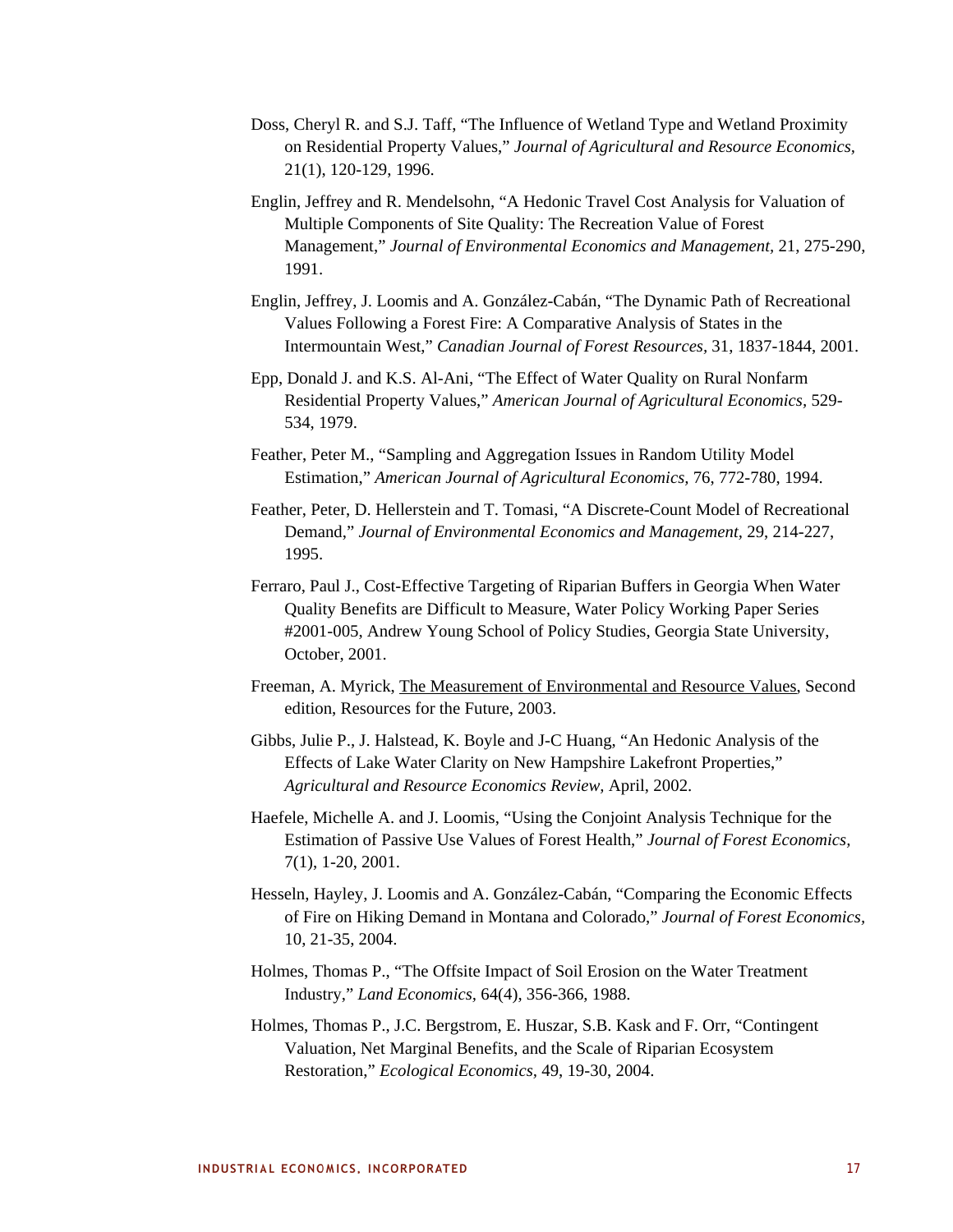- Ice, George C., A. Skaugset and A. Simmons, Estimating Areas and Timber Values of Riparian Management Zones on Forest Lands, *Journal of the American Water Resources Association*, in press.
- Johnson, Donn M., Economic Benefits of Alternative Fishery Management Programs, Dissertation, Department of Agricultural and Resource Economics, Colorado State University, 1989.
- Kline, Jeffrey D., R.J. Alig and R.L. Johnson, "Forest Owner Incentives to Protect Riparian Habitat," *Ecological Economics,* 33, 29-43, 2000.
- Lansford, Notie H. and L.L. Jones, "Marginal Price of Lake Recreation and Aesthetics: An Hedonic Approach," *Journal of Agricultural and Applied Economics,* 27(1), 212- 223, 1995.
- Lee, Karen Jean, Hedonic Estimation of Forest Amenity Values of Nonindustrial Private Landowners, Dissertation, North Carolina State University, 1997.
- Lippke, Bruce and B. Bare, Economic and Environmental Impact Assessment of Forest Policy: Western Washington, University of Washington, College of Forest Resources, Fact Sheet #3, 1999.
- Loomis, John B., "The Bioeconomic Effects of Timber Harvesting on Recreational and Commercial Salmon and Steelhead Fishing: A Case Study of the Siuslaw National Forest," *Marine Resource Economics,* 5, 43-60, 1988.
- Loomis, John B., "A Bioeconomic Approach to Estimating the Economic Effects of Watershed Disturbance on Recreational and Commercial Fisheries," *Journal of Soil and Water Conservation,* 44(1), 83-87, 1989.
- Lowrance, R., L.S. Altier, R.G. Williams, S.P. Inamdar, J.M. Sheridan, D.D. Bosch, R.K. Hubbard and D.L. Thomas, "REMM: The Riparian Ecosystem Management Model," *Journal of Soil and Water Conservation,* First Quarter, 27-34, 2000.
- McCollum, Daniel W., G.L. Peterson, J.R. Arnold, D.C. Markstrom and D.M. Hellerstein, The Net Economic Value of Recreation on the National Forests: Twelve Types of Primary Activity Trips Across Nine Forest Service Regions, USDA Forest Service Research Paper RM-289, Rocky Mountain Forest and Range Experiment Station, 1990.
- Obermiller, Frederick W., A Framework for Evaluating the Economic Benefits, Costs and Trade-offs Associated with Riparian-Area Management Practices and Strategies, in Riparian Resources: A Symposium on the Disturbances, Management, Economics and Conflicts Associated with Riparian Ecosystems, Utah State University, 1994.
- Olsen, Eldon D., D.S. Keough and D.K. LaCourse, Economic Impact of Proposed Oregon Forest Practice Rules on Industrial Forest Lands in the Oregon Coast Range: A Case Study, Oregon State University Forest Research Lab Bulletin 61, August, 1987.
- Mahan, Brent L., S. Polasky and R.M. Adams, "Valuing Urban Wetlands: A Property Price Approach," *Land Economics,* 76(1), 100-113, 2000.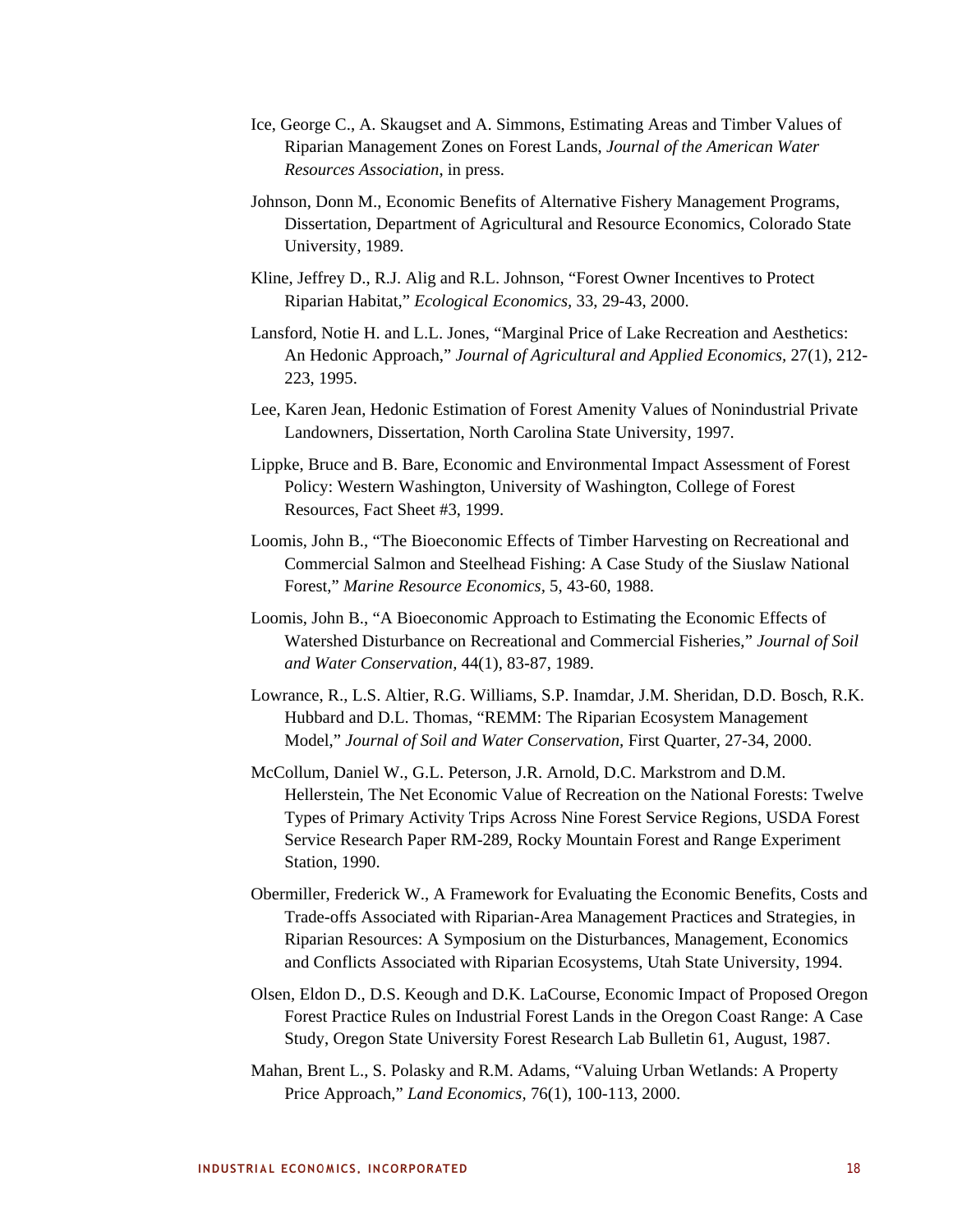- Malavasi, Edga O. and J. Kellenberg, Program of Payments for Ecological Services in Costa Rica, Prepared for the International Expert Meeting on Forest Landscape Restoration, Costa Rica, March, 2002.
- Michael, Holly J., K.J. Boyle and R. Bouchard, Water Quality Affects Property Prices: A Case Study of Selected Maine Lakes, Maine Agricultural and Forest Experiment Station Report 398, February, 1996.
- Michael, Holly J., K.J. Boyle and R. Bouchard, "Does the Measurement of Environmental Quality Affect Implicit Prices Estimated from Hedonic Models," *Land Economics,* 76(2), 283-298, 2000.
- Mooney, Sian and L.M. Eisgruber, "The Influence of Riparian Protection Measures on Residential Property Values: The Case of the Oregon Plan for Salmon and Watersheds," *Journal of Real Estate Finance and Economics,* 22, 273-286, 2001.
- Moore, Walter B. and B.A. McCarl, "Off-Site Costs of Soil Erosion: A Case Study in the Willamette Valley," *Western Journal of Agricultural Economics,* 12(1), 42-49, 1987.
- Paterson, Robert W. and K. Boyle, "Out of Sight, Out of Mind? Using GIS to Incorporate Visibility in Hedonic Property Value Models," *Land Economics,* 78(3), 417-425, 2002.
- Peters, T., W.L. Adamowicz and P.C. Boxall, "Influence of Choice Set Considerations in Modeling the Benefits from Improved Water Quality," *Water Resources Research,*  31(7), 1781-1787, 1995.
- Poor, P. Joan, K. Boyle, L. Taylor and R. Bouchard, "Objective versus Subjective Measures of Water Clarity in Hedonic Property Value Models," *Land Economics,*  77(4), 482-493, 2001.
- Ribaudo, Marc O., Water Quality Benefits from the Conservation Reserve Program, Agricultural Economic Report No. 606, USDA Economic Research Service, 1989.
- Scarpa, Riccardo, J. Buongiorno, J-S Hseu and K.L. Abt, "Assessing the Non-Timber Value of Forests: A Revealed-Preference, Hedonic Model," *Journal of Forest Economics,* 6(2), 83-107, 2000.
- Sedell, James, M. Sharpe, D. Apple, M. Copenhagen and M. Furniss, Water and the Forest Service, USDA Forest Service, Policy Analysis, January, 2000.
- Steinnes, Donald N., "Measuring the Economic Value of Water Quality," *Annals of Regional Science,* 26, 171-176, 1992.
- Shelby, Bo, J.R. Thompson, M. Brunson and R. Johnson, "A Decade of Recreation Ratings for Six Silviculture Treatments in Western Oregon," *Journal of Environmental Management,* 75, 239-246, 2005.
- Unsworth, Robert E., T.H. Walker and P. Marshall, Valuation of Forest Ecosystem Services: Estimating the Benefits of Controlling Climate Change, Prepared for the Office of Policy, Planning and Evaluation, U.S. Environmental Protection Agency, September, 1991.